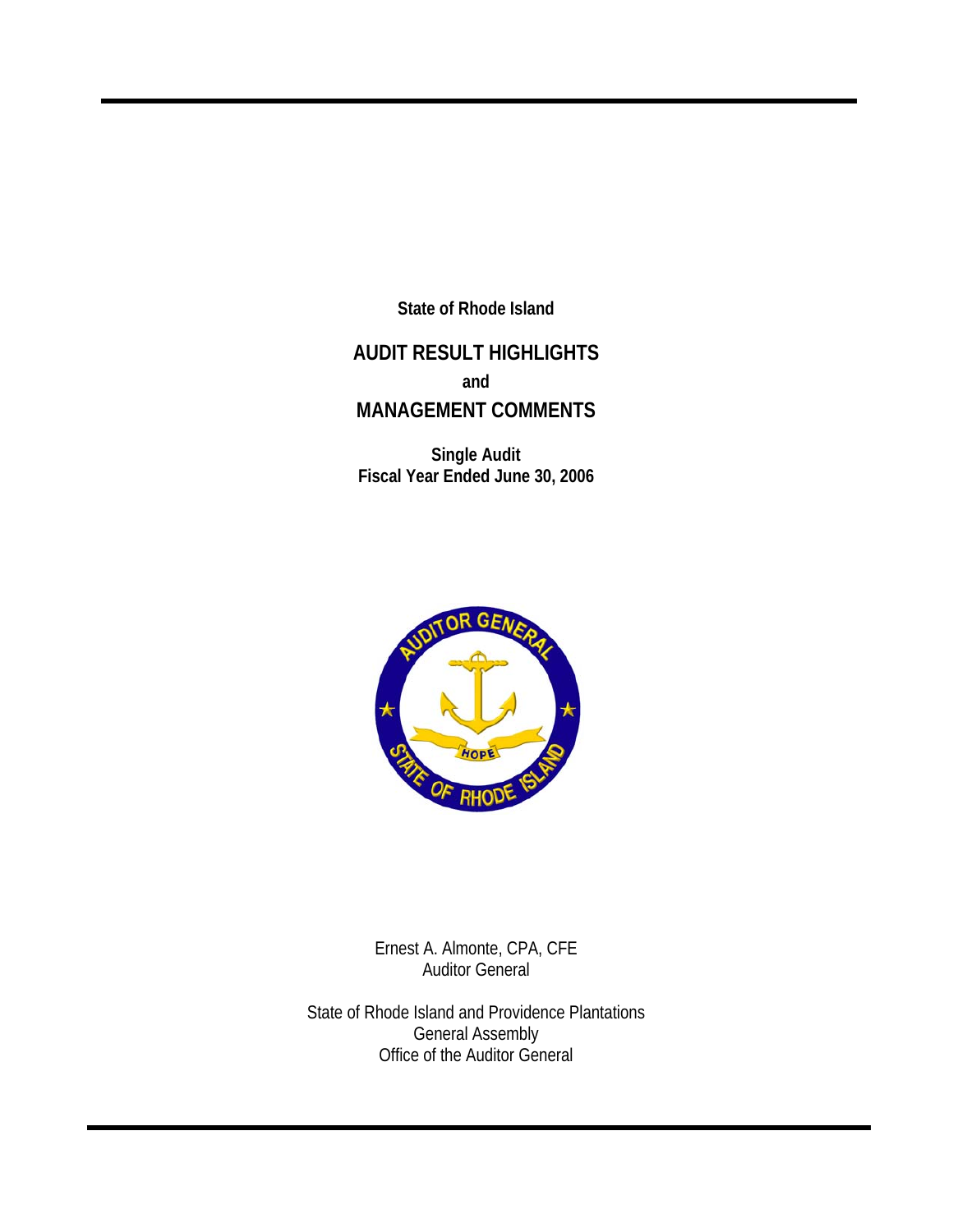

STATE of RHODE ISLAND and PROVIDENCE PLANTATIONS

GENERAL ASSEMBLY

- ♦ Integrity
- ♦ Reliability
- ♦ Independence
- ♦ Accountability

ERNEST A. ALMONTE, CPA, CFE *Auditor General*  ernest.almonte@oag.ri.gov

OFFICE OF THE AUDITOR GENERAL

May 14, 2007

## JOINT COMMITTEE ON LEGISLATIVE SERVICES:

SPEAKER William J. Murphy, Chairman

Senator Joseph A. Montalbano Senator Dennis L. Algiere Representative Gordon D. Fox Representative Robert A. Watson

 We have completed our Single Audit of the State for the fiscal year ended June 30, 2006 and have issued our *Single Audit Report* separately. This communication supplements the *Single Audit Report* and includes audit result highlights as well as management comments and related recommendations. In our opinion, these management comments, while less significant than findings included in the *Single Audit Report*, still warrant communication and the attention of the State's management.

Sincerely,

**Tonest A. Almonte**<br>Ernest A. Almonte, CPA, CFE

Auditor General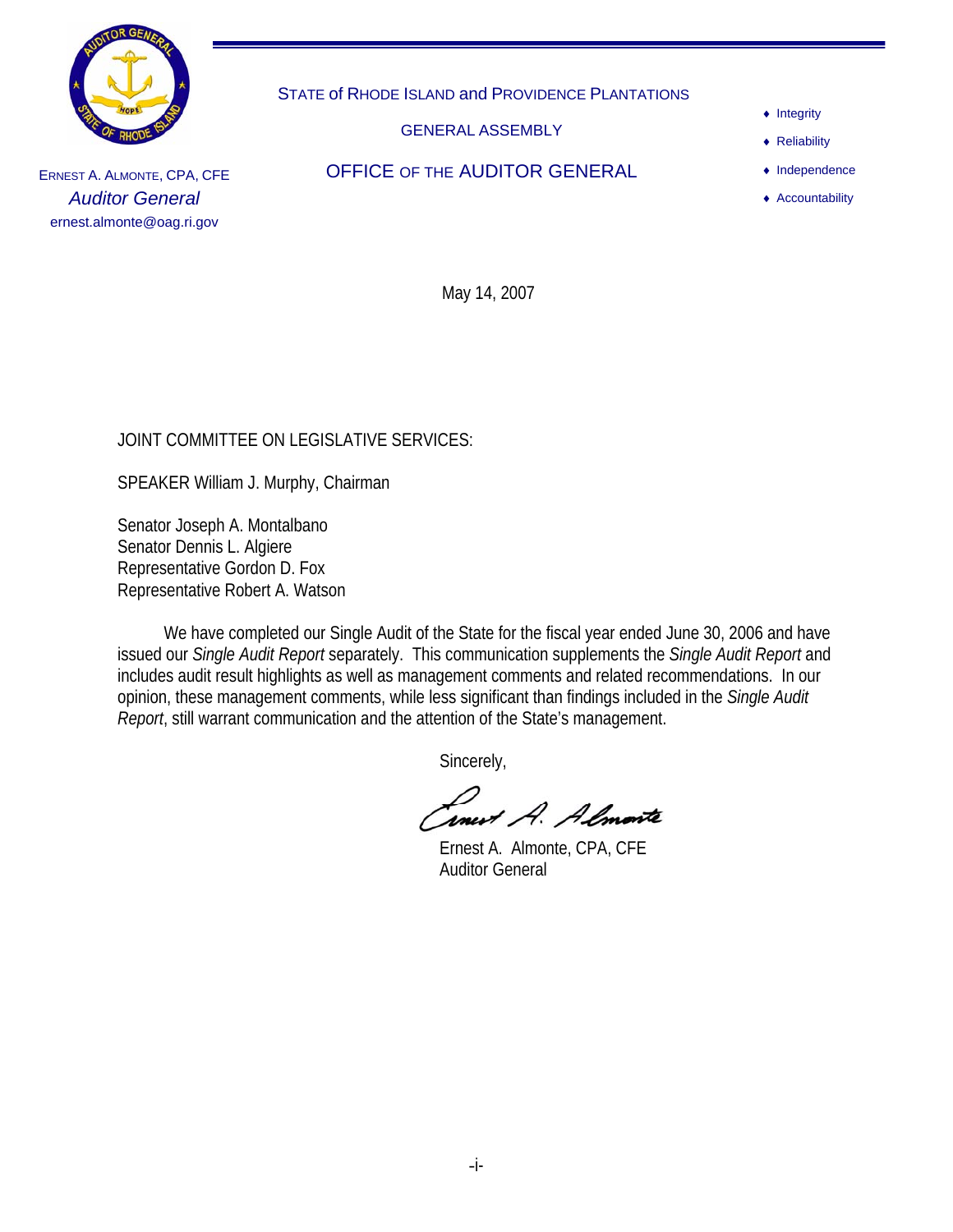| Overview                                                                                                       | Page           |
|----------------------------------------------------------------------------------------------------------------|----------------|
| Discussion of the Significance of the Audit Results                                                            | $\overline{2}$ |
| Conclusion                                                                                                     | $\mathfrak{Z}$ |
| Fiscal 2006 Reportable Conditions by Functional Impact Area                                                    | 4              |
| <b>Management Comments - Fiscal 2006</b>                                                                       |                |
| <b>Fraud Risk Factors</b>                                                                                      | 6              |
| Accounting for Disposals of Infrastructure Assets and Related Land Sales                                       | 6              |
| Disclosure of Deposit and Investment Risks                                                                     | $\overline{7}$ |
| Government-wide Statements - Accounting for Debt Premiums, Discounts and Issuance Costs                        | $\overline{7}$ |
| State Budget                                                                                                   | 8<br>8         |
| Revenue Recognition<br>Comprehensive Annual Financial Report - Management's Discussion and Analysis            | 9              |
| <b>Medicaid Claims Liability Estimation Process</b>                                                            | 9              |
| Comprehensive Disaster Recovery / Business Continuity Plan                                                     | 10             |
| <b>Transactions With Component Units</b>                                                                       | 10             |
| Comprehensive Annual Financial Report - Component Unit Note Disclosures                                        | 11             |
| <b>Taxation - Estimated Receivables</b>                                                                        | 11             |
| Taxation - Deposits                                                                                            | 12             |
| Taxation - Accounting for the Distribution of Motor Fuel Taxes                                                 | 12             |
| Taxation - Controls Over the Recording of Accounts Receivable Correction Adjustments                           | 12             |
| Taxation - Reconciliation of Cash Receipts Posted to the Taxation Mainframe System With RISAIL                 | 13             |
| Taxation - W-3 Reconciliations                                                                                 | 13             |
| Allowance for Uncollectible Accounts - Department of Labor and Training                                        | 13             |
| Tax Revenue Accrual - Department of Labor and Training                                                         | 14             |
| Reconciliation of Unemployment Insurance (UI) Benefit Overpayments Reported to the Federal Government          | 14             |
| Improving Cash Reconciliation Efficiency                                                                       | 14             |
| <b>Coordinated Financial Management</b>                                                                        | 15             |
| Subrecipient Monitoring - Review of Single Audit Reports                                                       | 16             |
| Drawdowns of Federal Funds                                                                                     | 17             |
| <b>Liability for Compensated Absences</b>                                                                      | 17             |
| Accounts Payable - Department of Education                                                                     | 18             |
| Controls Over Payroll Data                                                                                     | 18             |
| Liability Estimate for Health Insurance Claims for State Employees<br>Department of Health - WIC Food Benefits | 19<br>19       |
| Record Rhode Island Capital Fund Expenditures in a Capital Projects Fund                                       | 20             |
| Utilize the Federal Excluded Parties List System to Identify Suspended or Debarred Vendors                     | 20             |
| Accounting Standards Impacting the State's Future Financial Reporting                                          | 21             |
| <b>Corrective Action Plan</b>                                                                                  | 23             |

**Table of Contents**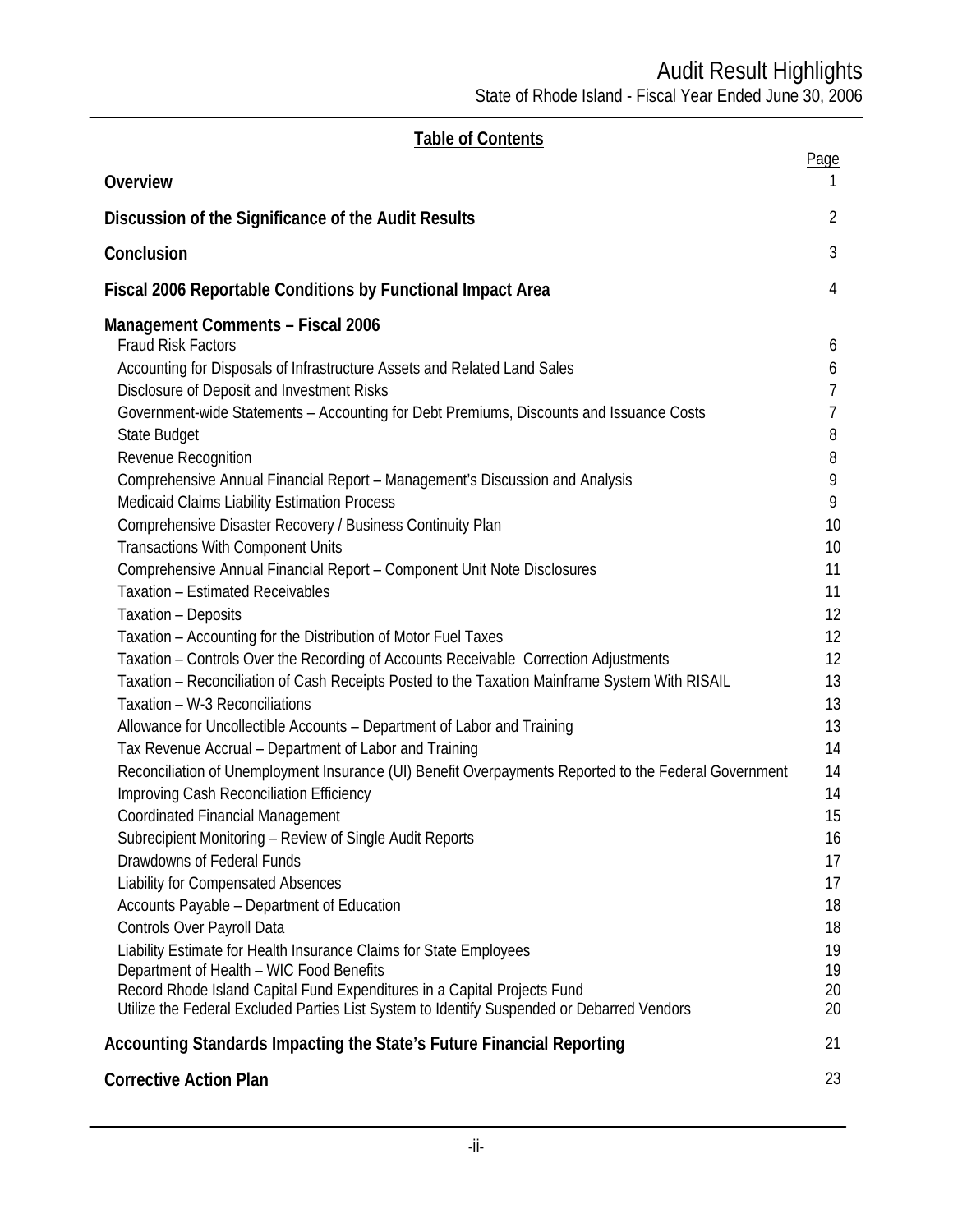### **OVERVIEW**

 We performed a comprehensive audit of the State of Rhode Island for the fiscal year ended June 30, 2006. The State's basic financial statements and our *Independent Auditor's Report* thereon are presented in the *State's Comprehensive Annual Financial Report*. The *Single Audit Report* includes the State's basic financial statements, the Schedule of Expenditures of Federal Awards, our report on internal control over financial reporting and compliance, and our opinion on compliance with requirements applicable to each major federal program and our report on internal control over compliance. The *Single Audit Report*, required by federal law, also includes findings and recommendations, relating to both the financial statements and the administration of federal programs, deemed to be reportable conditions, instances of material noncompliance, or matters required to be reported by OMB Circular A-133. The results of our audit, as communicated in various opinions, reports, and findings and recommendations, are summarized below:

#### *Financial Statements –*

- We opined on the fairness of presentation of the State's basic financial statements (government-wide, major funds and aggregate remaining fund information). Our opinions were qualified because:
	- o We could not satisfy ourselves as to the completeness of accounts payable, amounts due from other governments and agencies (federal receivable), deferred revenue and the related expenditures and federal revenue reported for the Intermodal Surface Transportation Fund (a major fund).
	- o We could not satisfy ourselves as to the completeness and valuation of the amount of outstanding encumbrances disclosed for the State's Intermodal Surface Transportation and Grant Anticipation Revenue Vehicle funds (both major funds).

Our opinions on the State's governmental activities, business–type activities, the aggregate discretely presented component units, and the aggregate remaining fund information were unqualified.

We issued a report on internal control over financial reporting and on compliance and other matters based on an audit of financial statements performed in accordance with *Government Auditing Standards.* This report references 21 reportable conditions of which 12 are considered material weaknesses in internal control over financial reporting. A table on pages 4 and 5 demonstrates the wide-ranging impact of the reportable conditions on multiple functional areas of the State's operations. These reportable conditions and related recommendations are included in the State's *Single Audit Report* for the year ended June 30, 2006.

 We presented 31 management comments and recommendations (included herein beginning on page 6) intended to improve internal control or enhance compliance with laws, regulations or contracts. In addition, we communicated one management comment relating to the operations of the Division of Taxation separately and confidentially to avoid any unintended impact on taxpayer compliance. These management comments are less significant findings than those considered to be reportable conditions, yet, in our opinion still warrant communication and the attention of the State's management.

#### *Federal Programs –*

 We issued a report on compliance with requirements applicable to each major federal program and on internal control over compliance in accordance with OMB Circular A-133. Our opinion on compliance for each of 31 major programs (or clusters of programs) was qualified for eleven programs. Material noncompliance was reported for three major federal programs. In other instances we were unable to obtain sufficient documentation to determine whether the State complied with certain compliance requirements applicable to a major program.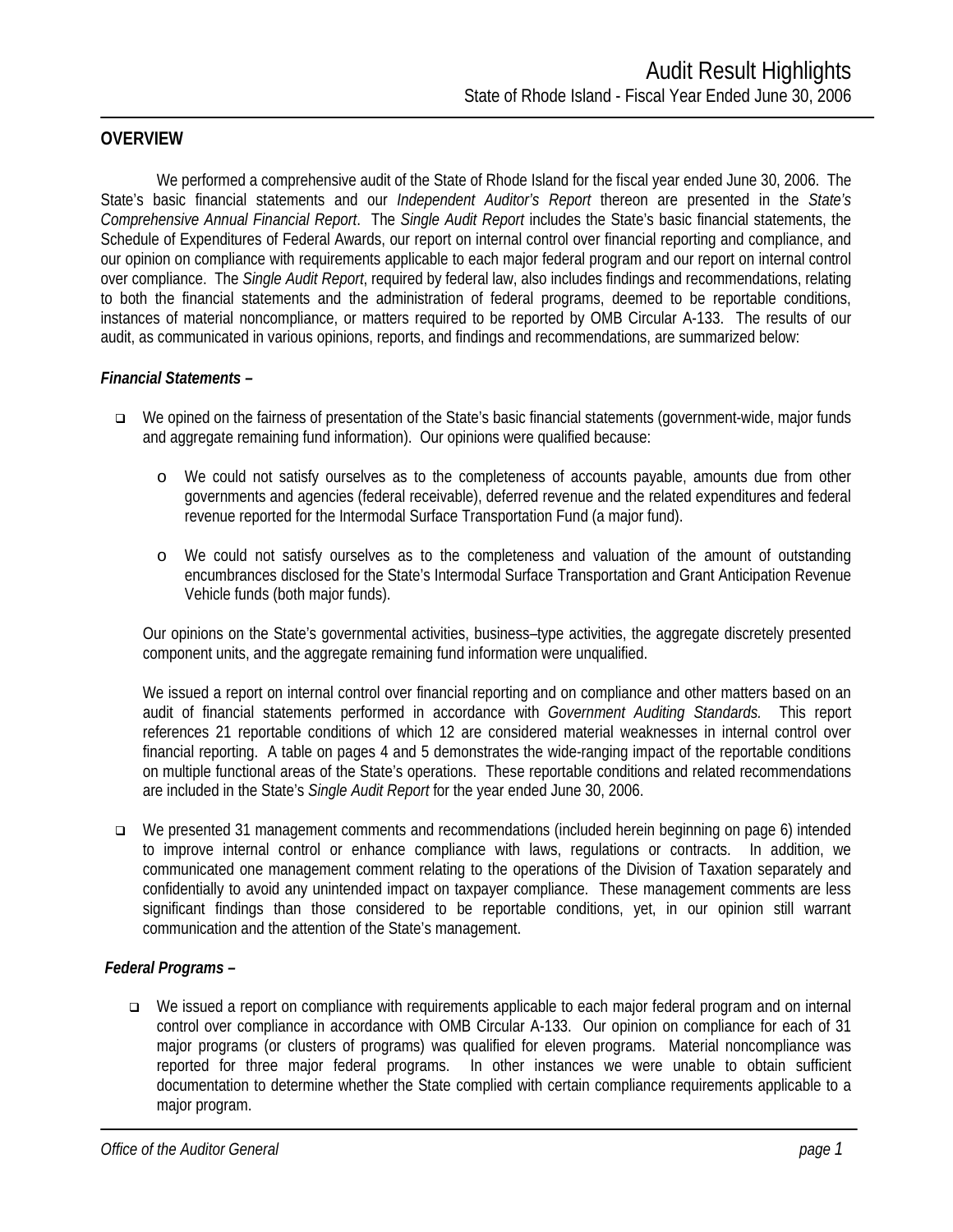These instances of noncompliance, reportable conditions, and related recommendations are included in the State's *Single Audit Report* for the year ended June 30, 2006. This report references 49 reportable conditions of which 11 are considered material weaknesses in internal control over compliance with federal requirements.

#### **DISCUSSION OF THE SIGNIFICANCE OF THE AUDIT RESULTS**

Serious weaknesses in the State's controls over financial reporting continued to exist during fiscal 2006, however, significant progress was made during the fiscal year in addressing many of these long-standing issues. The progress in eliminating these findings resulted from a sustained effort throughout the year to implement specific corrective actions. Since many of the corrective actions were implemented at fiscal year end or subsequently, certain of the findings were repeated for fiscal 2006. Acknowledgment of the specific corrective actions taken has been reflected in our findings. The key corrective actions taken by the State include (1) implementing components of a new statewide accounting system in fiscal 2007 that, when fully implemented, should better meet the State's need for a fully integrated accounting system that supports financial reporting and management decision making; (2) adopting information security policies and procedures and addressing specific control weaknesses in critical computer systems; and (3) improving the dedication of resources to accounting and financial reporting matters.

 Preparation and audit of the State's fiscal 2006 financial statements was completed within six months of fiscal year-end--a significant achievement for the State. As a result, (1) audited financial information was available for decision-makers prior to the submission of the 2008 budget and related legislative budget deliberations, (2) debt offerings by the State will include timely audited financial information which is looked upon favorably by debt rating agencies, and (3) the State's *Single Audit Report,* which is required to ensure continuation of federal funding, was filed on time. While notable, this was still largely accomplished through special focus and dedication of resources to the task rather than through improvement in systems that support financial reporting. The goal for the future, which is contingent upon the successful implementation of the State's new accounting system, is to improve and automate the data systems that support financial reporting thereby improving both the timeliness and quality of information.

Significant control issues were reported in the *Single Audit Report* regarding the operations of the Intermodal Surface Transportation (IST) Fund which accounts for transportation activities funded by the gas tax, federal funds and state bond proceeds. While weaknesses in controls over financial reporting for the IST Fund have been reported in past audit reports, fiscal 2006 was further negatively impacted by the Department of Transportation's (RIDOT) implementation of a new financial management system. We found the required interface between RIDOT's financial management system and the State's accounting system to be problematic and consequently activity recorded in the two systems could not be completely reconciled. Ultimately, we recommended that the current design and intended use of DOT's financial management system, including the resources necessary to support the system, be reevaluated.

Due to preexisting control weaknesses and the implementation of RIDOT's financial management system, the State's preparation of financial statements for the IST Fund was difficult. These weaknesses in accounting controls impacted multiple aspects of the IST Fund financial statements and resulted in a qualified opinion on the IST Fund, a major fund, because of our inability to obtain sufficient evidence regarding the completeness of certain account balances.

As the findings included in the *Single Audit Report* and these additional management comments indicate, the State still faces challenges in continuing to reform the State's financial systems and processes, as well as improving the overall security of the State's information technology resources. The State must continue to devote the resources necessary to ensure that many of the issues impacting the current accounting system are resolved with the implementation of a new integrated accounting system in fiscal 2007 and subsequent years. In addition to integrating its accounts payable and procurement modules with the general ledger during fiscal 2007, the State will further need to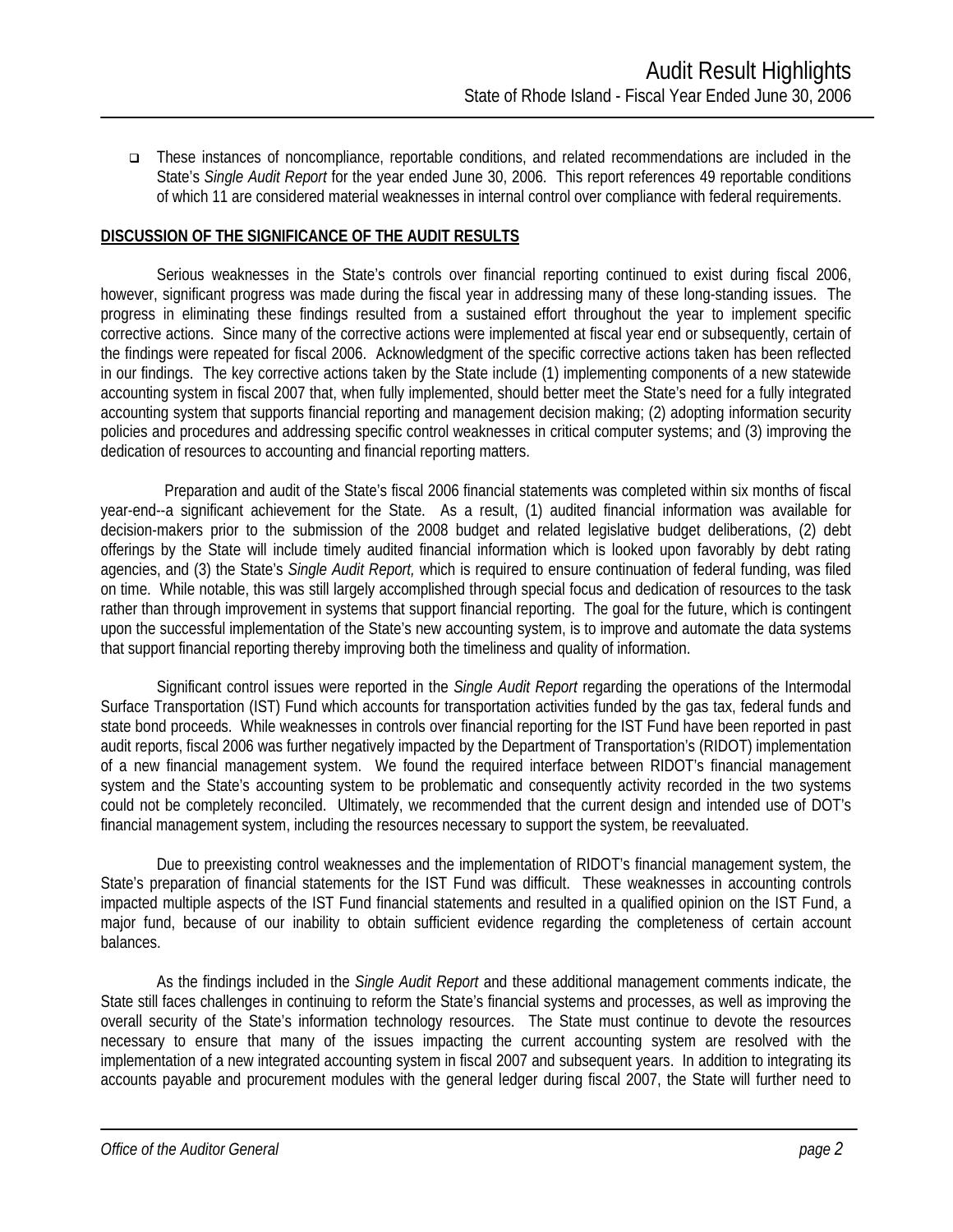implement modules for other vital financial components such as capital assets, accounts receivable, and budget, as examples, to obtain the full benefits and efficiencies of an integrated financial reporting system.

In relation to information systems security, the State must now effectively communicate the policies and procedures adopted during fiscal 2006 and conduct an assessment of all State systems to identify those that do not currently meet the mandated standards. The State will need to identify security concerns relating to its systems and assign a risk to these concerns so that a plan can be developed that will address these issues on a priority basis. Once the State's policies and procedures are implemented, it will be critical that the State develop adequate monitoring procedures to ensure that these systems remain in compliance. Also, the State should ensure that all newly implemented State information systems are in compliance with the mandated policies and procedures prior to being placed into service.

Significant deficiencies in the design and operations of internal control over financial reporting (reportable conditions and material weaknesses) are described in detail in the reportable conditions included in the *Single Audit Report*. The management comments included herein are "second tier" findings which in many instances are important control issues that represent less risk to financial reporting than those deemed reportable conditions and material weaknesses.

#### **CONCLUSION**

Deficiencies in the State's financial reporting and management capabilities have multiple causes, many of which have been long-standing. Our audit recommendations have focused on the fact that an effective solution to these issues must be multi-faceted, requiring the State to invest increased personnel and financial system resources.

The State's focus and dedication to resolving these long-standing issues have begun to produce positive results, most notably, timely audited financial statements. The State will need to continue these efforts to achieve all the benefits and efficiencies of an integrated financial reporting system. In addition, many of the management comments included in this report need the State's attention to further enhance its controls over financial reporting and to prevent more significant control deficiencies from developing over time.

In conclusion, the management of the State should be proud of the accomplishments that have been made in recent years to resolve long standing deficiencies in financial reporting and information systems security. The State, however, must continue its emphasis and related investment in financial management and reporting as well as the security of its information systems to ensure that these advancements continue.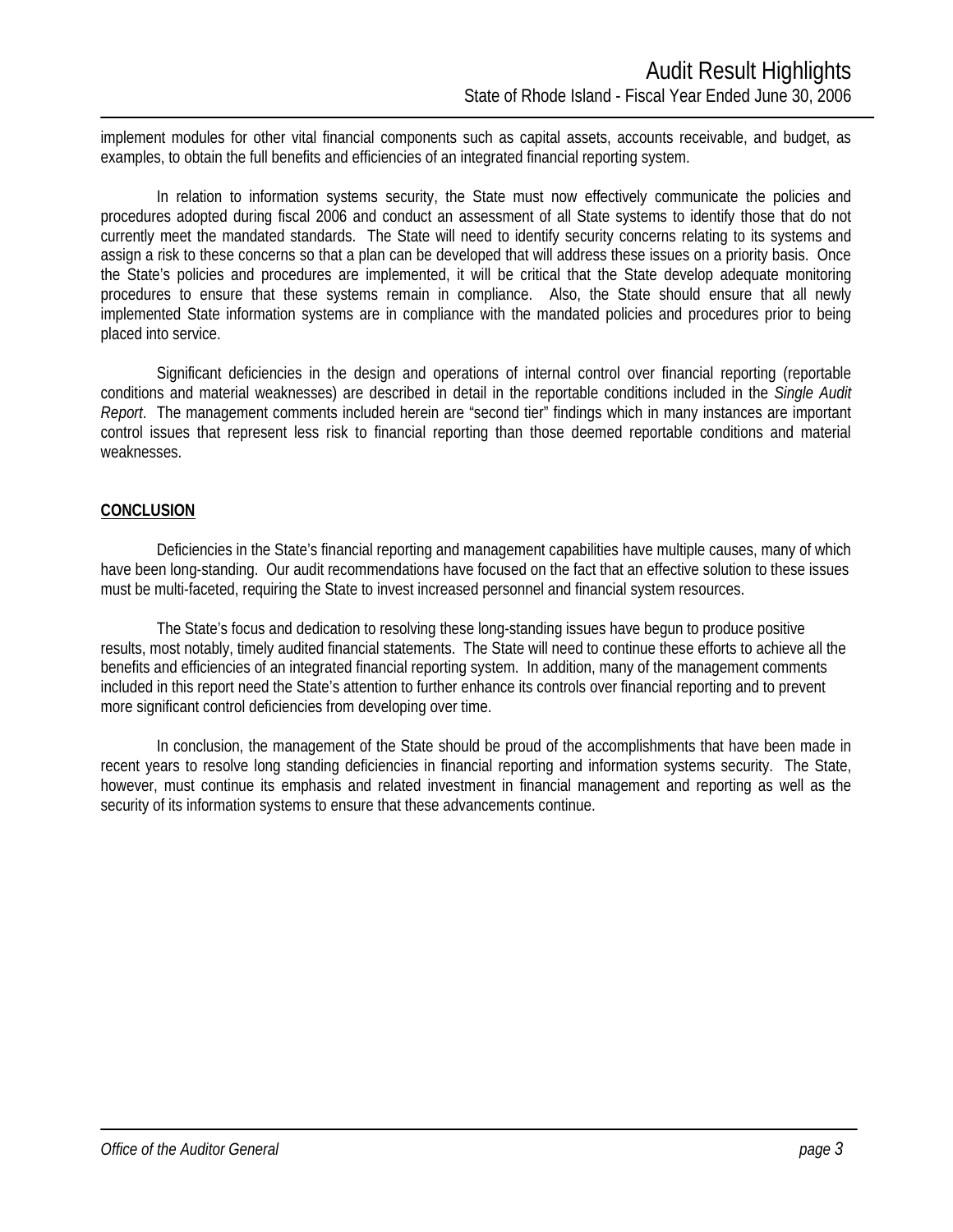|         |                                                                                                      |                                            | <b>Functional Impact Area</b>        |                                      |                         |                                          |                                                         |                                                             |  |  |
|---------|------------------------------------------------------------------------------------------------------|--------------------------------------------|--------------------------------------|--------------------------------------|-------------------------|------------------------------------------|---------------------------------------------------------|-------------------------------------------------------------|--|--|
| Finding | <b>Description</b>                                                                                   | <b>Material</b><br>We a kness <sup>2</sup> | <b>Financial</b><br><b>Reporting</b> | <b>Accounting</b><br><b>Controls</b> | Financial<br>Management | Asset<br>Management<br>and<br>Protection | <b>Information</b><br><b>Systems</b><br><b>Security</b> | Compliance<br><b>With Laws</b><br>and<br><b>Regulations</b> |  |  |
| 2006-1  | Controls Over Accounting and Financial Reporting - Statewide<br><b>Accounting System</b>             |                                            | ш                                    | ш                                    | ш                       | ш                                        |                                                         |                                                             |  |  |
| 2006-2  | <b>Controls Over Accounting Transactions - RISAIL Accounting</b><br><b>System</b>                    |                                            |                                      | ▄                                    | m                       | ш                                        | n.                                                      |                                                             |  |  |
| 2006-3  | Monitoring Departmental Restricted and Operating Transfer<br><b>Accounts Within the General Fund</b> |                                            |                                      |                                      | ш                       |                                          |                                                         |                                                             |  |  |
| 2006-4  | Accounting Control Over Investment Transactions                                                      |                                            | П                                    | П                                    | п                       | П                                        |                                                         |                                                             |  |  |
| 2006-5  | Accounting and Physical Control Over Capital Assets                                                  |                                            | ш                                    | ■                                    | ш                       | ш                                        |                                                         |                                                             |  |  |
| 2006-6  | <b>Funds on Deposit With Fiscal Agent</b>                                                            |                                            | ш                                    | H                                    | ш                       | П                                        |                                                         |                                                             |  |  |
| 2006-7  | Capital Leases                                                                                       |                                            | ٠                                    | H                                    | ш                       | П                                        |                                                         |                                                             |  |  |
| 2006-8  | Accounting Controls Over Federal Revenue and Expenditures                                            |                                            | ш                                    | H                                    | m.                      |                                          |                                                         |                                                             |  |  |
| 2006-9  | Taxation - Controls Over Electronic Funds Transfer Receipts                                          |                                            | ш                                    | ш                                    |                         |                                          | a s                                                     |                                                             |  |  |
| 2006-10 | <b>RISAIL Access Controls</b>                                                                        |                                            | ٠                                    | П                                    |                         |                                          | П                                                       |                                                             |  |  |
| 2006-11 | <b>Controls Over Taxation Systems</b>                                                                |                                            | m                                    | ш                                    |                         |                                          | w                                                       |                                                             |  |  |
| 2006-12 | Controls Over Employee Payroll System                                                                |                                            |                                      | H                                    |                         |                                          |                                                         |                                                             |  |  |
| 2006-13 | Comprehensive Information Systems Security Policies and<br>Procedures                                |                                            | ■                                    | ш                                    | n                       | П                                        | п                                                       |                                                             |  |  |
| 2006-14 | Utilization of the RIDOT Financial Management System                                                 |                                            | ▬                                    | ш                                    | m                       |                                          |                                                         |                                                             |  |  |
| 2006-15 | Financial Reporting - Intermodal Surface Transportation Fund                                         |                                            |                                      | ▄                                    | m                       |                                          |                                                         |                                                             |  |  |
| 2006-16 | Controls Over Federal Revenue Recorded Within the IST Fund                                           |                                            | ш                                    | H                                    | п                       |                                          |                                                         |                                                             |  |  |
| 2006-17 | Information Systems Security - Lottery Gaming Systems                                                |                                            |                                      |                                      |                         |                                          |                                                         |                                                             |  |  |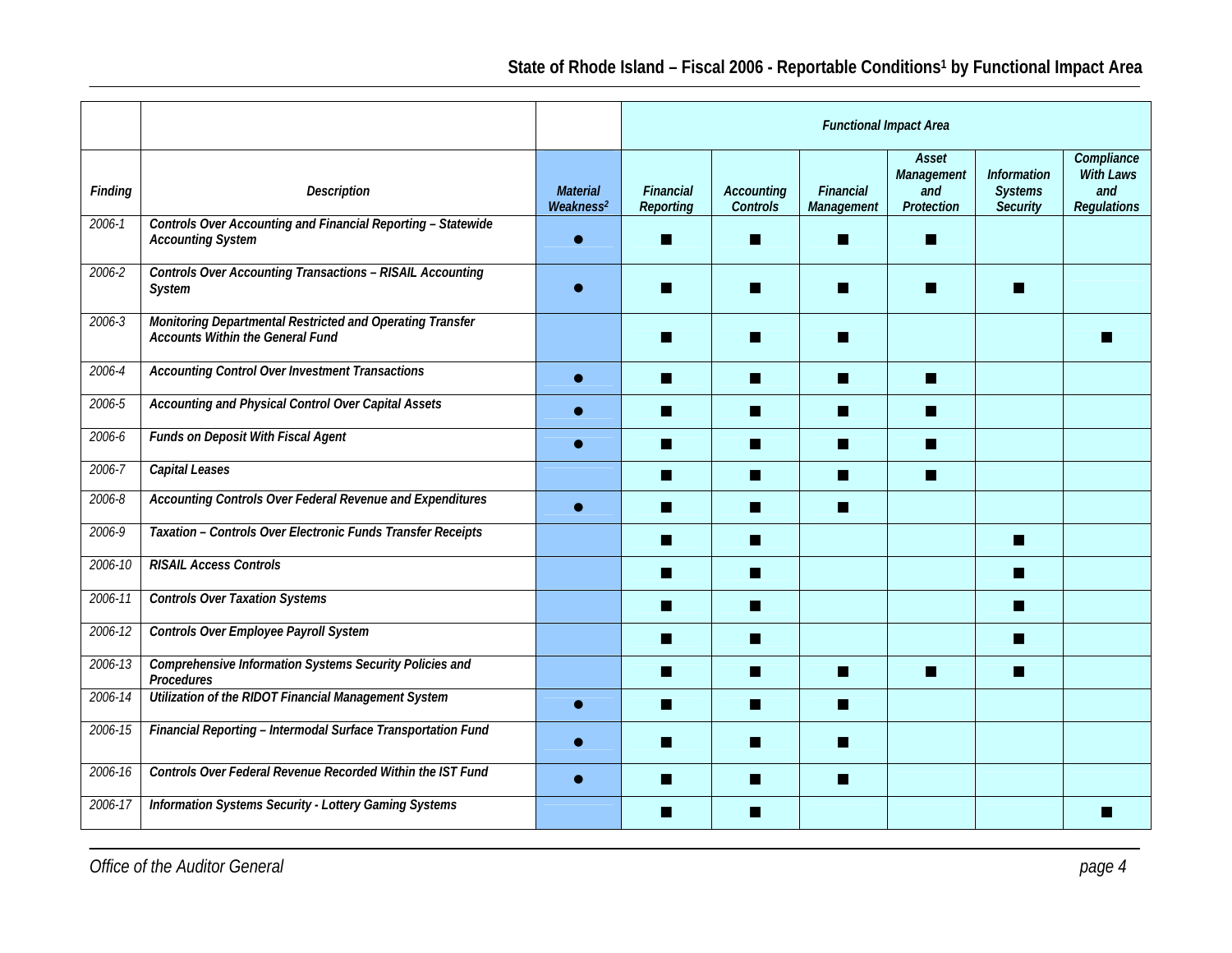|         |                                                                                                                           |                                                | <b>Functional Impact Area</b> |                               |                         |                          |                                   |                                |  |  |  |
|---------|---------------------------------------------------------------------------------------------------------------------------|------------------------------------------------|-------------------------------|-------------------------------|-------------------------|--------------------------|-----------------------------------|--------------------------------|--|--|--|
|         |                                                                                                                           |                                                |                               |                               |                         | Asset<br>Management      | <b>Information</b>                | Compliance<br><b>With Laws</b> |  |  |  |
| Finding | <b>Description</b>                                                                                                        | <b>Material</b><br>We a k n e s s <sup>2</sup> | <b>Financial</b><br>Reporting | Accounting<br><b>Controls</b> | Financial<br>Management | and<br><b>Protection</b> | <b>Systems</b><br><b>Security</b> | and<br><b>Regulations</b>      |  |  |  |
| 2006-18 | Improve Controls Over Financial Reporting - Employees' Retirement<br>System                                               |                                                |                               |                               |                         |                          |                                   |                                |  |  |  |
| 2006-19 | Implement Reconciliation Controls Over the ANCHOR and General<br>Ledger Accounting Systems - Employees' Retirement System |                                                |                               |                               |                         |                          |                                   |                                |  |  |  |
| 2006-20 | Fiscal Agent Oversight - Medical Assistance Program                                                                       |                                                |                               |                               |                         |                          |                                   |                                |  |  |  |
| 2006-21 | Automated Data Processing (ADP) Risk Analysis and System<br><b>Security Review</b>                                        |                                                |                               |                               |                         |                          |                                   |                                |  |  |  |

(1) *Reportable conditions* involve matters coming to our attention relating to significant deficiencies in the design or operation of the internal control over financial reporting that, in our judgment, could adversely affect the State's ability to initiate, record, process and report financial data consistent with the assertions of management in the financial statements.

(2) A *material weakness* is a reportable condition in which the design or operation of one or more of the internal control components does not reduce to a relatively low level, the risk that misstatements caused by error or fraud in amounts, that would be material to the financial statements being audited, may occur and not be detected within a timely period by employees in the normal course of performing their assigned functions.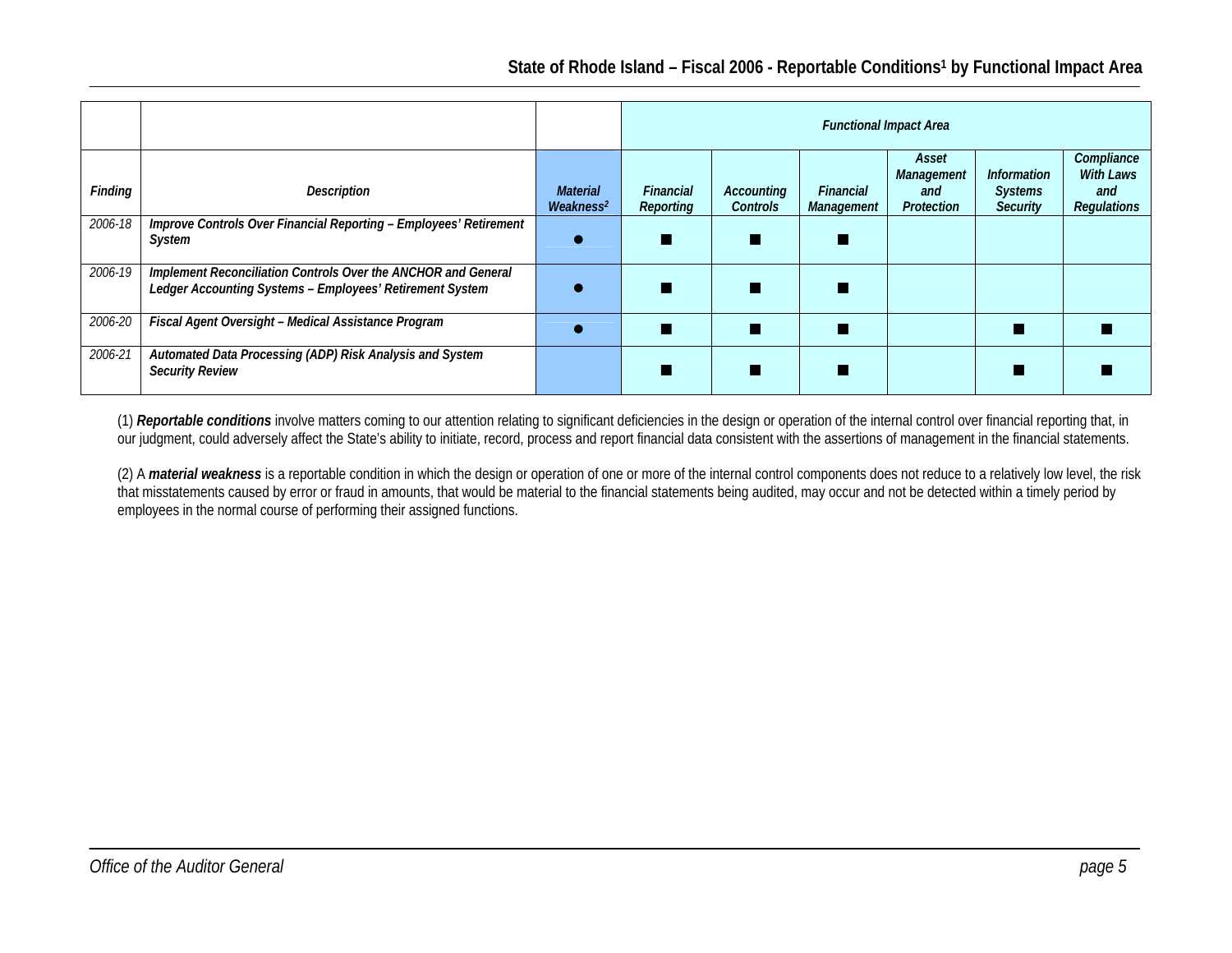|        | <b>Condition Description</b>                                                                                                                                                                                                                                                                                                                                                                                                                                                                                                                                                                                                                                                                                                                                                                                                                                                                                                                                                                                                                                                                                                                                                                                                                                                                                                                                                                                                                                                                                                                                 |        | Recommendations                                                                                                                                                                                                                                  |
|--------|--------------------------------------------------------------------------------------------------------------------------------------------------------------------------------------------------------------------------------------------------------------------------------------------------------------------------------------------------------------------------------------------------------------------------------------------------------------------------------------------------------------------------------------------------------------------------------------------------------------------------------------------------------------------------------------------------------------------------------------------------------------------------------------------------------------------------------------------------------------------------------------------------------------------------------------------------------------------------------------------------------------------------------------------------------------------------------------------------------------------------------------------------------------------------------------------------------------------------------------------------------------------------------------------------------------------------------------------------------------------------------------------------------------------------------------------------------------------------------------------------------------------------------------------------------------|--------|--------------------------------------------------------------------------------------------------------------------------------------------------------------------------------------------------------------------------------------------------|
| $MC-1$ | <b>Fraud Risk Factors</b><br>As required by Statement on Auditing Standards No. 99, Consideration of Fraud in a Financial<br>Statement Audit, we assessed the State's policies and procedures designed to mitigate fraud risk<br>factors. Management is responsible for designing and implementing systems and procedures for the<br>prevention and detection of fraud. The risk of fraud can be reduced through a combination of<br>prevention, deterrence, and detection measures. A strong emphasis on fraud prevention through the<br>development of policies and procedures designed to deter and detect instances of fraud is essential to<br>discourage individuals from committing fraudulent acts.<br>Our assessment found that the State has inadequate policies and/or procedures designed specifically<br>for the purpose of mitigating fraud risks. In addition, several weaknesses relating to the State's<br>internal controls over financial reporting also increase the State's overall fraud risk factors. Policies<br>and procedures specific to the prevention, deterrence and detection of fraud within operations of the<br>State need to be developed and implemented to safeguard assets of the State and to ensure that the<br>State's financial reporting process is not impacted by fraud.<br>These policies and procedures could be incorporated into the existing Fiscal Integrity Act process<br>which requires department directors to make an annual assessment and reporting of risks facing their<br>department or agency. | $MC-1$ | Develop and implement policies and procedures<br>specific to the prevention, deterrence and<br>detection of fraud, most importantly, as it<br>relates to the misappropriation of assets and<br>opportunities for fraudulent financial reporting. |
| $MC-2$ | Accounting for Disposals of Infrastructure Assets and Related Land Sales<br>During fiscal year 2006, the State accumulated detailed infrastructure project data to record its<br>investment in infrastructure assets for fiscal years 1981 - 2001 in accordance with GASB Statement<br>No. 34. To ensure the accurate reporting of its infrastructure assets going forward, the State will need<br>to implement policies and procedures to record disposals of infrastructure assets as new assets are<br>constructed.<br>The State also needs to implement procedures to ensure that sales of land by the Department of<br>Transportation are accurately recorded in the State's financial statements. Such procedures should<br>also include the recording of the related gain or loss associated with these transactions by the State.                                                                                                                                                                                                                                                                                                                                                                                                                                                                                                                                                                                                                                                                                                                    | $MC-2$ | Implement policies and procedures to identify and<br>record infrastructure asset disposals and<br>related land sales in accordance with generally<br>accepted accounting principles (GAAP).                                                      |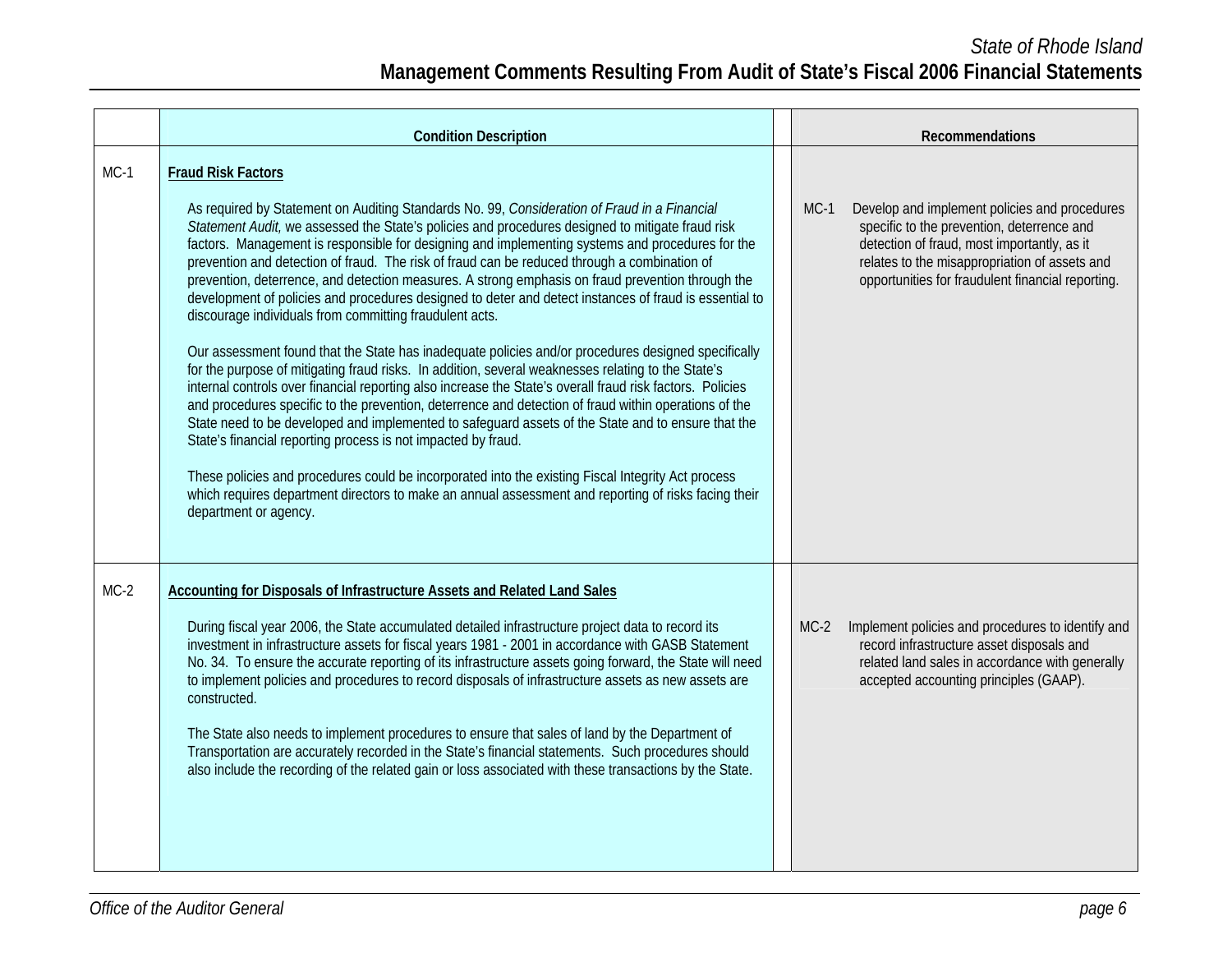|        | <b>Condition Description</b>                                                                                                                                                                                                                                                                                                                                                                                                                                                                                                                                                                                                                                                                                                                                                                                                                                                                                                                                                                                                                                                                                                                                                                                                                                                                                                                                                                                                                                                                                             |        | Recommendations                                                                                                                      |
|--------|--------------------------------------------------------------------------------------------------------------------------------------------------------------------------------------------------------------------------------------------------------------------------------------------------------------------------------------------------------------------------------------------------------------------------------------------------------------------------------------------------------------------------------------------------------------------------------------------------------------------------------------------------------------------------------------------------------------------------------------------------------------------------------------------------------------------------------------------------------------------------------------------------------------------------------------------------------------------------------------------------------------------------------------------------------------------------------------------------------------------------------------------------------------------------------------------------------------------------------------------------------------------------------------------------------------------------------------------------------------------------------------------------------------------------------------------------------------------------------------------------------------------------|--------|--------------------------------------------------------------------------------------------------------------------------------------|
| $MC-3$ | <b>Disclosure of Deposit and Investment Risks</b><br>Generally accepted accounting principles (GAAP) require various disclosures in the notes to the<br>financial statements regarding deposits with financial institutions and investments. Beginning with<br>fiscal 2005, additional disclosures were required due to the implementation of GASB Statement No.<br>40, Deposit and Investment Risk Disclosures. During fiscal years 2005 and 2006, the State's GASB<br>40 disclosure has been prepared by the Office of Accounts and Control. The GASB 40 disclosures<br>provided in the State's draft notes to the financial statements have required adjustment in these years<br>due to instances of inaccurate and, in some cases, incomplete information being disclosed.<br>Since the Office of the General Treasurer is responsible for cash deposits and investments, much of<br>the information required for disclosure is within their control. A work-group comprised of staff from the<br>Offices of Accounts and Control and the General Treasurer should be established to accumulate all<br>the information needed to meet the GAAP disclosure requirements for deposits and investments.<br>The work-group should also accumulate all required information to make deposit and investment risk<br>disclosures for amounts held by trustees. Such amounts included within the caption "Funds on deposit<br>with fiscal agent" on the financial statements totaled nearly \$400 million at June 30, 2006. | $MC-3$ | Establish a work-group to accumulate all the<br>information needed to meet the GAAP<br>disclosures for deposit and investment risks. |
| $MC-4$ | Government-wide Statements - Accounting for Debt Premiums, Discounts and Issuance Costs<br>In accordance with generally accepted accounting principles (GAAP), any premium or discount<br>resulting from issuance of debt is deferred and amortized over the life of the related debt in the<br>government-wide financial statements. The Office of Accounts and Control amortizes these amounts<br>using the "straight-line" method rather than the effective interest method preferred by GAAP. When<br>the amount of premium or discount is small the difference in amortization methods is immaterial,<br>however, recent bond issues have resulted in significant premiums upon issuance. For example, debt<br>issuances in fiscal years 2006, 2005, and 2004 have resulted in \$16 million, \$18 million, and \$31<br>million in premiums, respectively. The State should explore options within its current debt accounting<br>system to amortize premiums and discounts using the effective interest method.                                                                                                                                                                                                                                                                                                                                                                                                                                                                                                     | $MC-4$ | Amortize premiums and discounts from the<br>issuance of debt using the effective interest<br>method.                                 |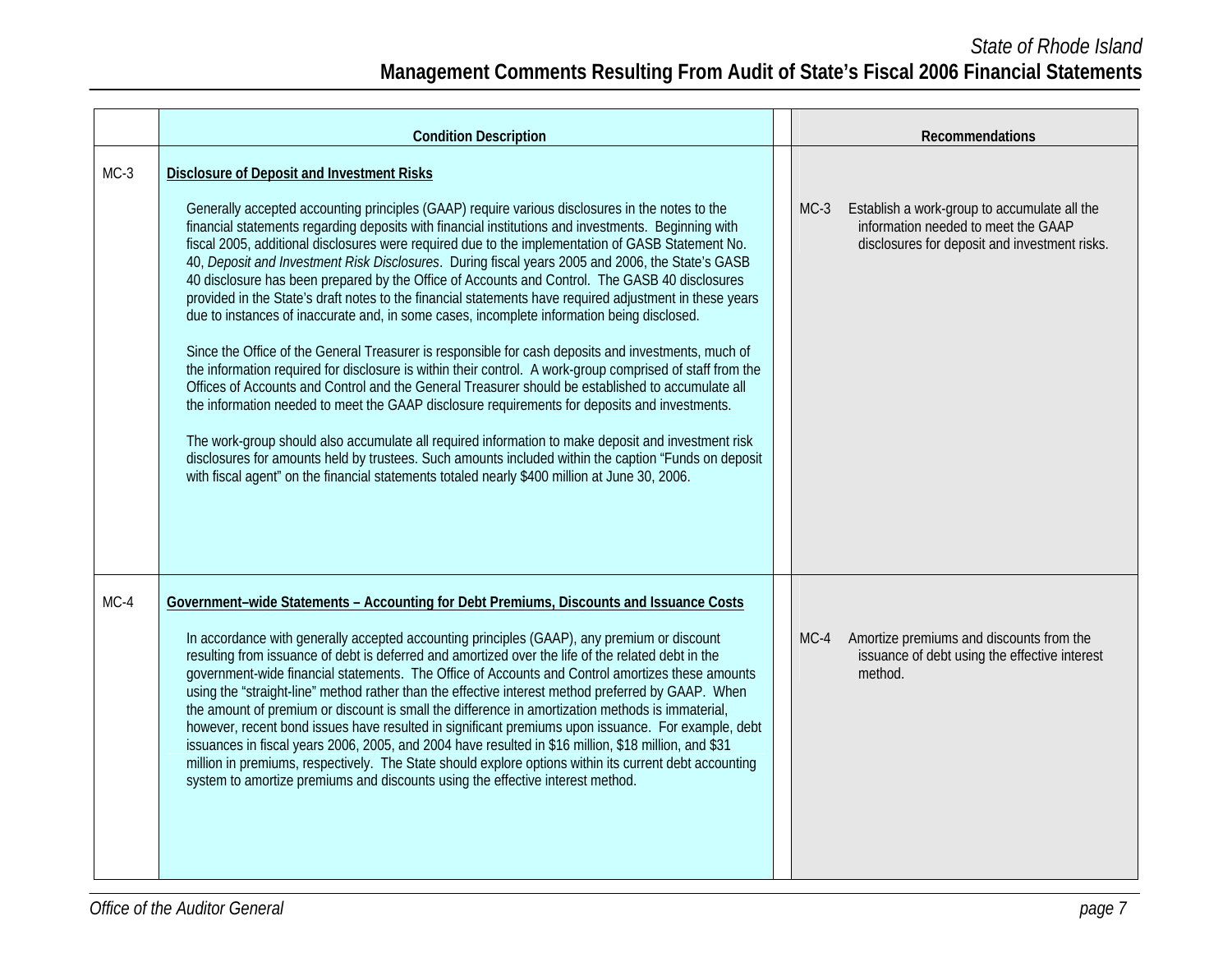|        | <b>Condition Description</b>                                                                                                                                                                                                                                                                                                                                                                                                                                                                                                                                                                                                                                                                                                                                                                                                                                                                                                                                                                                                                                                                                                                                                                                                                                                                                                                                                                                                                                                                                                                                                                                                                                                                                                                                                                                                                                                                                                                                                                                                                                                                               |        | Recommendations                                                                                                                                                                                      |
|--------|------------------------------------------------------------------------------------------------------------------------------------------------------------------------------------------------------------------------------------------------------------------------------------------------------------------------------------------------------------------------------------------------------------------------------------------------------------------------------------------------------------------------------------------------------------------------------------------------------------------------------------------------------------------------------------------------------------------------------------------------------------------------------------------------------------------------------------------------------------------------------------------------------------------------------------------------------------------------------------------------------------------------------------------------------------------------------------------------------------------------------------------------------------------------------------------------------------------------------------------------------------------------------------------------------------------------------------------------------------------------------------------------------------------------------------------------------------------------------------------------------------------------------------------------------------------------------------------------------------------------------------------------------------------------------------------------------------------------------------------------------------------------------------------------------------------------------------------------------------------------------------------------------------------------------------------------------------------------------------------------------------------------------------------------------------------------------------------------------------|--------|------------------------------------------------------------------------------------------------------------------------------------------------------------------------------------------------------|
| $MC-5$ | <b>State Budget</b><br>The annual budget enacted by the General Assembly encompasses multiple funds (General, ISTEA,<br>University and Colleges, TDI, Unemployment Insurance) in a comprehensive format by governmental<br>function. For budgetary control purposes, the budget must be recorded within the accounting system<br>and be segregated by distinct fund. The Budget Office should explore the possibility of including the<br>fund information within the budget document to facilitate recording the budget within the accounting<br>system and preparation of budget to actual comparisons for financial reporting purposes (which are<br>prepared on a fund basis).                                                                                                                                                                                                                                                                                                                                                                                                                                                                                                                                                                                                                                                                                                                                                                                                                                                                                                                                                                                                                                                                                                                                                                                                                                                                                                                                                                                                                         | $MC-5$ | Explore the possibility of including fund<br>information within the budget document to<br>facilitate recording the budget in the accounting<br>system and preparing budget to actual<br>comparisons. |
| MC-6   | <b>Revenue Recognition</b><br>Revenues of the State should be recognized in the financial statements consistent with generally<br>accepted accounting principles (GAAP). The applicable recognition principles are based on the<br>revenue type, the type of fund the revenue is recorded in, and the applicable financial statement<br>(government-wide or fund perspective). One class of revenue transactions is considered "derived tax<br>revenue" transactions resulting from assessments imposed by the State on exchange transactions -<br>these include personal income, corporate income and sales taxes. Other employment related taxes<br>(unemployment insurance and temporary disability taxes) collected by the State's Department of<br>Labor and Training also represent assessments imposed on exchange transactions. GAAP requires<br>that revenue from these taxes be recognized as the underlying exchange transaction occurs.<br>Revenue should also be recognized net of estimated refunds and estimated uncollectible amounts.<br>The State has generally adopted accounting policies to meet GAAP criteria; however, policies for<br>accruing revenues earned by fiscal year end but not received at June 30 were not consistently<br>applied. Consistent application of policies is necessary to ensure revenue recognition is appropriate<br>and consistent between years. Additionally, some tax revenues collected are later refunded, however<br>for certain taxes, no estimate is made of the likely refunds for certain taxes. Instead refunds, when<br>paid, are later deducted from receipts of another period.<br>The State should continually reexamine its accrual methodology for all material revenues to ensure<br>that its processes reflect the provisions of GASB Statement No. 33 - Accounting and Financial<br>Reporting for Nonexchange Transactions. In addition, continual evaluation of its estimation methods<br>would ensure that the State's accruals are supported by the current collection experience for all<br>categories of the State's revenue. | MC-6   | Reexamine revenue recognition policies to<br>ensure compliance with GAAP.                                                                                                                            |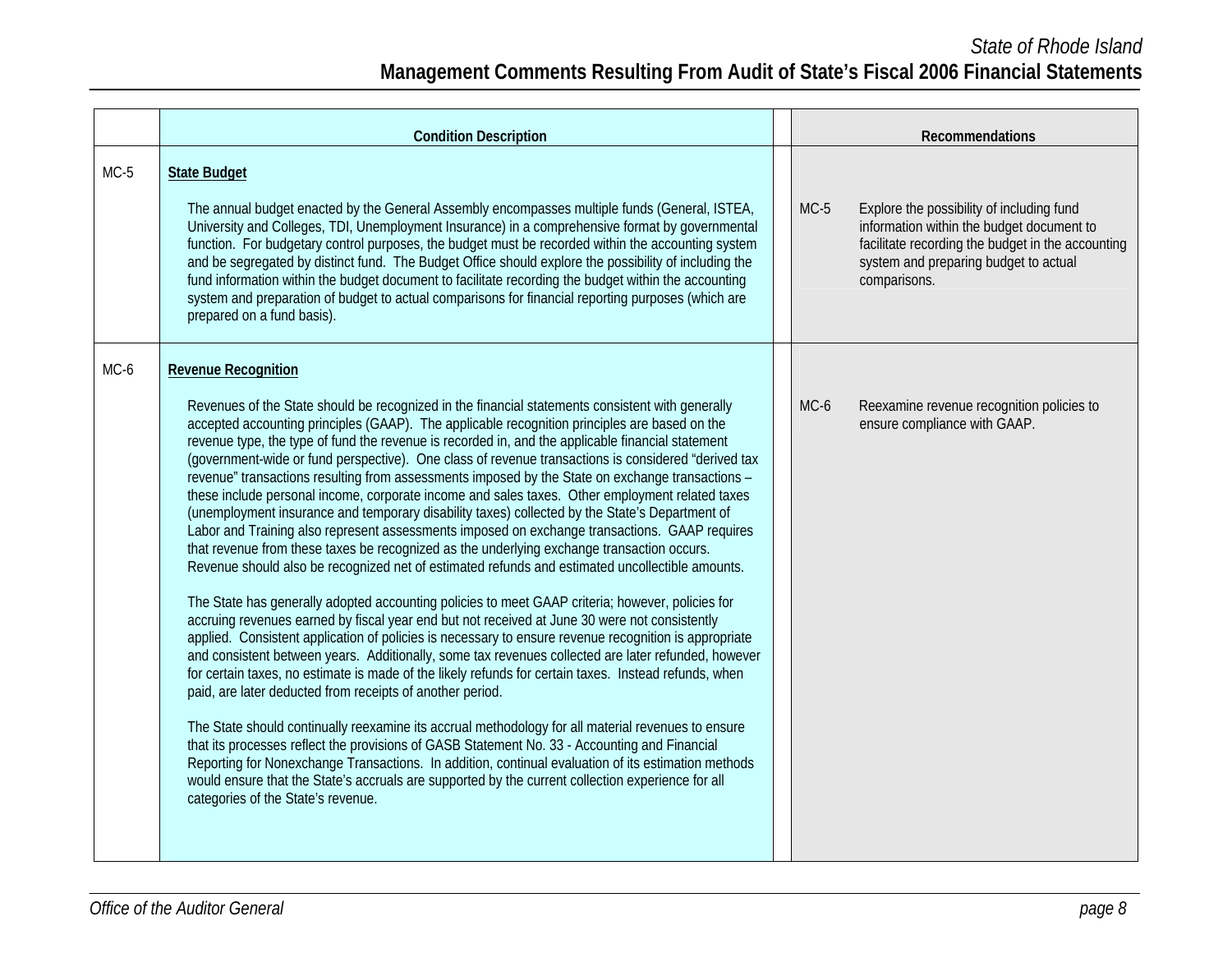|        | <b>Condition Description</b>                                                                                                                                                                                                                                                                                                                                                                                                                                                                                                                                                                                                                                                                                                                                                                                                                                                                                                                                                                                                                                                                                                                                                                                                                                                                                                                                                                                                                                                                                       |        | Recommendations                                                                                                                                                                        |
|--------|--------------------------------------------------------------------------------------------------------------------------------------------------------------------------------------------------------------------------------------------------------------------------------------------------------------------------------------------------------------------------------------------------------------------------------------------------------------------------------------------------------------------------------------------------------------------------------------------------------------------------------------------------------------------------------------------------------------------------------------------------------------------------------------------------------------------------------------------------------------------------------------------------------------------------------------------------------------------------------------------------------------------------------------------------------------------------------------------------------------------------------------------------------------------------------------------------------------------------------------------------------------------------------------------------------------------------------------------------------------------------------------------------------------------------------------------------------------------------------------------------------------------|--------|----------------------------------------------------------------------------------------------------------------------------------------------------------------------------------------|
| $MC-7$ | Comprehensive Annual Financial Report - Management's Discussion and Analysis<br>"Management's Discussion and Analysis" (MD&A) is a required component of the State's basic<br>financial statements. Its purpose is to provide users of the financial statements with a narrative<br>introduction, overview, and analysis of the basic financial statements and to highlight and explain<br>significant changes. Management is also required to discuss other facts, transactions, and events<br>known as of the date of the <i>Independent Auditor's Report</i> that could have a significant impact on the<br>future financial resources of the State. The State should enhance its discussion within MD&A of<br>significant events and transactions that take place after year-end and their anticipated impact on the<br>State's future financial condition. Such enhancements would improve the overall usefulness of the<br>MD&A and ensure that all required elements, as defined by generally accepted accounting principles,<br>(GAAP) have been included.                                                                                                                                                                                                                                                                                                                                                                                                                                                 | $MC-7$ | Expand the State's discussion of other facts,<br>transactions, and events within Management's<br>Discussion and Analysis to enhance its<br>usefulness and ensure compliance with GAAP. |
| $MC-8$ | <b>Medicaid Claims Liability Estimation Process</b><br>The State estimates a liability for amounts owed at year-end to medical providers through the Medical<br>Assistance Program. The estimation methodology employed by the State includes utilizing<br>expenditure data and an average lag period for the various medical service types (inpatient hospital,<br>outpatient, pharmacy, etc.) determined by the Medical Assistance claims payment system to estimate<br>amounts owed at year-end. In addition, the State's calculation also includes information submitted by<br>the various State departments (Mental Health, Retardation, and Hospitals, Children, Youth, and<br>Families, Elderly Affairs, etc) to derive a net liability (claims due providers minus any cost offsets such<br>as drug rebates) to record in the State's accounting system.<br>In recent years, the estimation results for certain individual claim types, most notably inpatient hospital<br>and pharmacy claims, have reflected significantly different year-end liabilities than the actual claims<br>payment results. These differences suggest that the State's current estimation process should be<br>refined to minimize the risk of reporting a misstated claims liability in future years. DHS should<br>consider utilizing actual claims processing results to conduct a post analysis of the recorded claims<br>liability estimate as a means to identifying areas where the estimation process needs refinement. | $MC-8$ | Address claim-type issues noted during recent<br>audits to improve the Medical Assistance<br>Claims Liability estimation process.                                                      |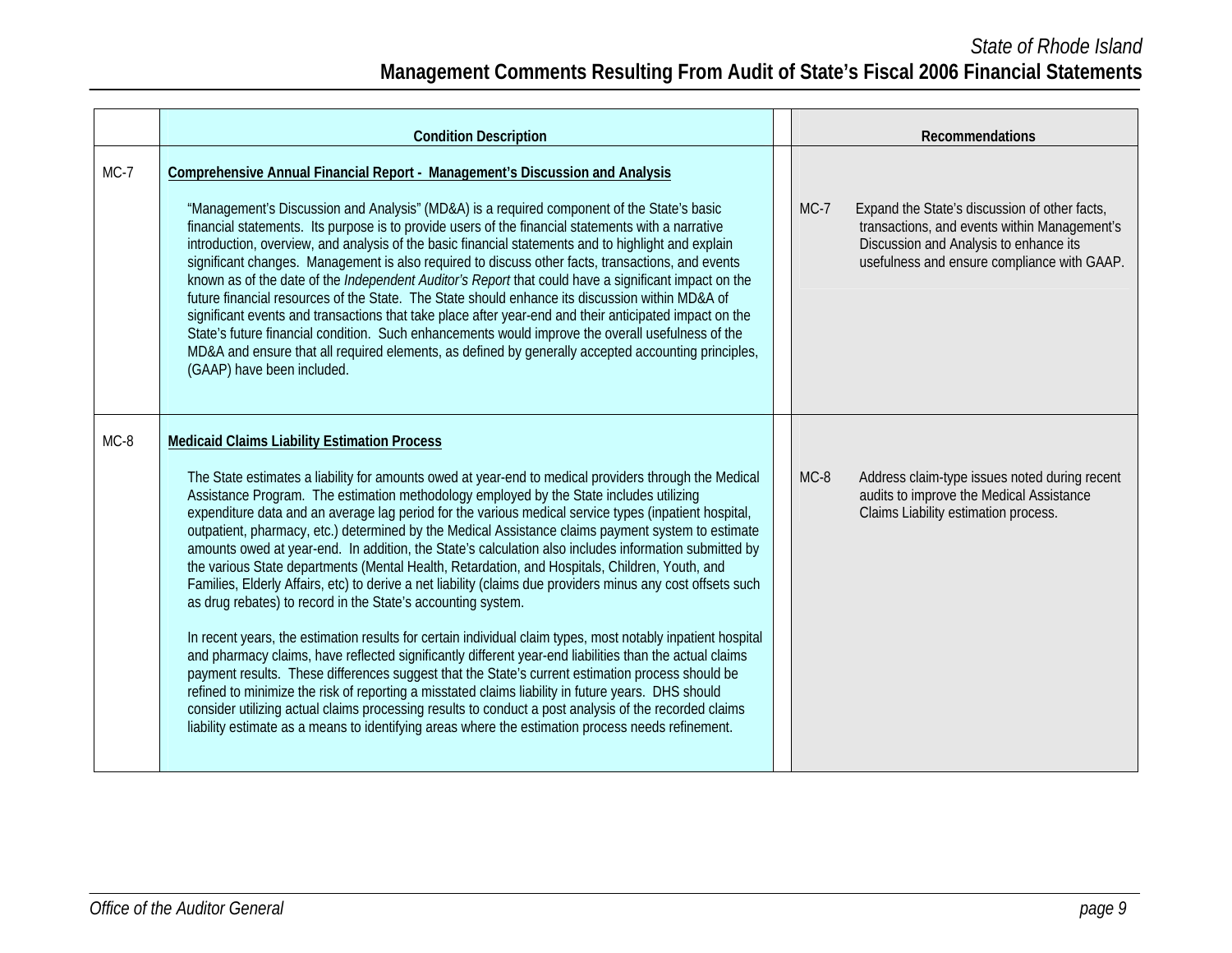|        | <b>Condition Description</b>                                                                                                                                                                                                                                                                                                                                                                                                                                                                                                                                                                                                                                                                                                                                                                                                                                   |          | Recommendations                                                                                                                                                                                                                |
|--------|----------------------------------------------------------------------------------------------------------------------------------------------------------------------------------------------------------------------------------------------------------------------------------------------------------------------------------------------------------------------------------------------------------------------------------------------------------------------------------------------------------------------------------------------------------------------------------------------------------------------------------------------------------------------------------------------------------------------------------------------------------------------------------------------------------------------------------------------------------------|----------|--------------------------------------------------------------------------------------------------------------------------------------------------------------------------------------------------------------------------------|
| $MC-9$ | Comprehensive Disaster Recovery / Business Continuity Plan<br>During fiscal year 2006, the State contracted for the development and implementation of a formal<br>written disaster recovery / business continuity plan to address a reportable condition noted in previous<br>audits. This plan was formally adopted by the State's Division of Information Technology (DoIT) on<br>June 30, 2006. The State must now ensure that all necessary personnel with responsibilities under<br>the plan are trained to ensure that the plan is fully maintained and operational to safeguard the State's<br>most vital operation. Also, the plan must be periodically tested and evaluated to ensure its operational<br>effectiveness. The State should also be certain that the plan's effectiveness is maintained when<br>systems, equipment, or processes change. | $MC-9$   | Continue implementation of the newly adopted<br>disaster recovery / business continuity plan by<br>training necessary personnel and adopting<br>procedures for periodic testing and evaluation<br>of the plan's effectiveness. |
| MC-10  | <b>Transactions With Component Units</b><br>The State does not currently attempt to align transfer amounts between the primary government and<br>discretely presented component units. This results in transactions being reported inconsistently<br>between the primary government and component units within the State's financial statements. These<br>inconsistencies are caused by differences between the manner in which the component unit records<br>the transaction and how it is coded in the State accounting system. For example, transactions<br>reported as transfers in the general fund may be reported as expenses within component units.<br>Timing differences also cause inconsistencies between the financial statements of the primary<br>government and the component units.                                                           | $MC-10b$ | MC-10a Improve natural account coding of transactions<br>with component units in the accounting system.<br>Provide guidance to the State's Component<br>Units on recording transactions with the primary<br>government.        |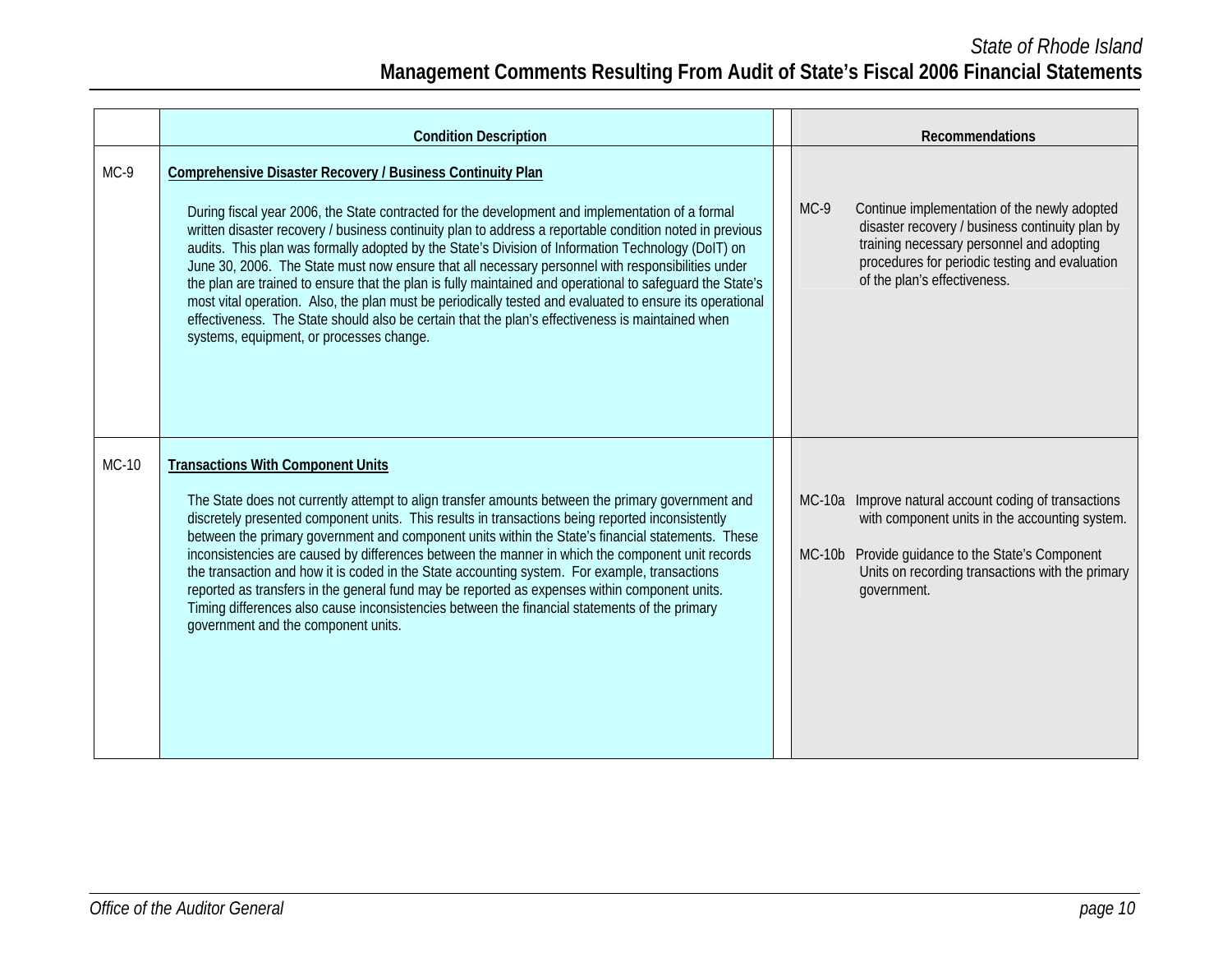|              | <b>Condition Description</b>                                                                                                                                                                                                                                                                                                                                                                                                                                                                                                                                                                                                                                                                                                                                                                                                                                                                                                                                                                                                                                                                                                                                                                                                                                                                                                                                                                                                                                                                                                                                                                                                                                                                                     |              | Recommendations                                                                                                                                                                                                                                   |
|--------------|------------------------------------------------------------------------------------------------------------------------------------------------------------------------------------------------------------------------------------------------------------------------------------------------------------------------------------------------------------------------------------------------------------------------------------------------------------------------------------------------------------------------------------------------------------------------------------------------------------------------------------------------------------------------------------------------------------------------------------------------------------------------------------------------------------------------------------------------------------------------------------------------------------------------------------------------------------------------------------------------------------------------------------------------------------------------------------------------------------------------------------------------------------------------------------------------------------------------------------------------------------------------------------------------------------------------------------------------------------------------------------------------------------------------------------------------------------------------------------------------------------------------------------------------------------------------------------------------------------------------------------------------------------------------------------------------------------------|--------------|---------------------------------------------------------------------------------------------------------------------------------------------------------------------------------------------------------------------------------------------------|
| <b>MC-11</b> | Comprehensive Annual Financial Report - Component Unit Note Disclosures<br>The notes to the financial statements should communicate information essential to the fair<br>presentation of the basic financial statements that is not displayed on the face of the financial<br>statements. GASB Codification section 2300.105 states that "Determining which discretely presented<br>component unit disclosures are essential to fair presentation is a matter of professional judgment and<br>should be done on a component unit-by-component unit basis. A specific type of disclosure might be<br>essential for one component unit but not for another depending on the component unit's significance<br>relative to the total component units included in the component units column and the individual<br>component unit's relationship with the primary government".<br>The State's note disclosures relating to component units could be enhanced by consistently applying<br>the GASB criteria (highlighted above) and evaluating all disclosures against this standard. For<br>instance, certain relatively insignificant component unit transactions or balances were disclosed while<br>others of a more significant nature were omitted within the State's fiscal 2006 financial statements.<br>Where certain component units constitute a high percentage of total component unit activity, the State<br>does not report relevant disclosures for at least these significant component units. For example,<br>disclosures of cash and investments were not made for any discretely presented component units<br>even though three component units constituted the majority of component unit assets. | <b>MC-11</b> | Disclose significant transactions relating to<br>discretely presented component units in<br>accordance with generally accepted accounting<br>principles.                                                                                          |
| MC-12        | <b>Taxation - Estimated Receivables</b><br>The Division of Taxation established personal income tax receivables on the taxation receivable<br>system for various taxpayers based on estimated data received from the Internal Revenue Service<br>(IRS). This data usually reflects additional income information identified by the IRS but does not take<br>into consideration any deductions, exemptions, filing status, or cost basis that the taxpayer may have<br>as a complete or partial offset to the identified income. This often results in an inflated receivable<br>balance being reported by the Division. The Division's receivable system does not currently<br>differentiate between these types of receivables and those derived from a taxpayer's filing of a tax<br>return. Although we could not determine how much of the receivable balance was derived from<br>estimates, we did identify approximately \$667,000 of estimated receivable balances in fiscal 2005 that<br>were ultimately reduced to \$1,300 in fiscal 2006.<br>The Division should consider coding these receivables separately. This would allow more detailed<br>analysis of these balances and an appropriate allowance for financial reporting purposes.                                                                                                                                                                                                                                                                                                                                                                                                                                                             | $MC-12b$     | MC-12a Distinctly code tax receivable balances based<br>on data received from the IRS.<br>Once identified, determine whether the<br>allowance for uncollectible amounts on<br>estimated receivable balances derived from<br>IRS data is adequate. |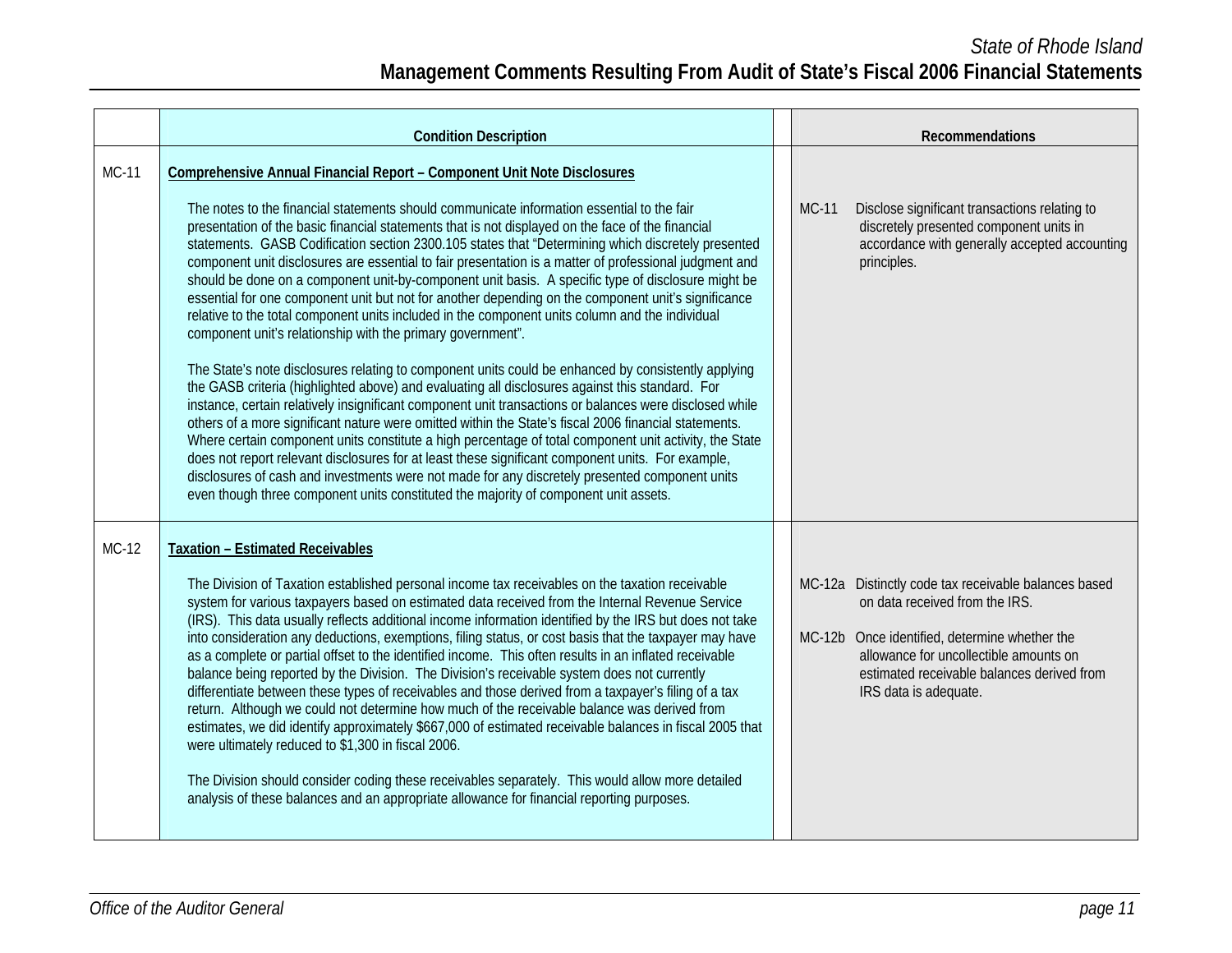|              | <b>Condition Description</b>                                                                                                                                                                                                                                                                                                                                                                                                                                                                                                                                                                                                                                                                                                                                                                                                                                                                                                                                                                         |              | Recommendations                                                                                                                                                 |
|--------------|------------------------------------------------------------------------------------------------------------------------------------------------------------------------------------------------------------------------------------------------------------------------------------------------------------------------------------------------------------------------------------------------------------------------------------------------------------------------------------------------------------------------------------------------------------------------------------------------------------------------------------------------------------------------------------------------------------------------------------------------------------------------------------------------------------------------------------------------------------------------------------------------------------------------------------------------------------------------------------------------------|--------------|-----------------------------------------------------------------------------------------------------------------------------------------------------------------|
| MC-13        | <b>Taxation - Deposits</b><br>Section 35-6-34 of the RI General Laws requires receipts to be deposited within seven days.<br>Payments received, as a result of hearing adjustments, are not always deposited on a timely basis.<br>These checks are maintained in a locked cabinet until the required paperwork on the revisions is<br>completed so that the adjustments and payments can be posted to the taxpayers' accounts. This<br>process may take weeks or months to complete before the deposits are made.                                                                                                                                                                                                                                                                                                                                                                                                                                                                                   | <b>MC-13</b> | Deposit receipts in accordance with Section 35-<br>6-34 of the RI General Laws.                                                                                 |
| <b>MC-14</b> | Taxation - Accounting for the Distribution of Motor Fuel Taxes<br>The General Laws establish the distribution formula for motor fuel taxes collected by the State. The<br>Division of Taxation is responsible for the actual distribution of motor fuel cash receipts while the<br>Office of Accounts and Control is responsible for financial reporting aspects. Changes in the<br>distribution formula were made at the beginning of fiscal 2006. Differences existed in how the Division<br>of Taxation interpreted and applied the rate changes and distribution formula changes compared to<br>the Office of Accounts and Control. At issue is whether the changes are effective for the month the<br>Division of Taxation collects the revenue or the month the underlying taxable event occurs (e.g., taxes<br>collected by wholesalers in June are paid to the Division of Taxation in July). The accounting<br>procedures and actual distribution of motor fuel taxes should be consistent. | $MC-14$      | Distribute motor fuel cash receipts in the same<br>manner in which Accounts and Control<br>accounts for motor fuel revenue for financial<br>reporting purposes. |
| MC-15        | Taxation - Controls Over the Recording of Accounts Receivable Correction Adjustments<br>The Division of Taxation (Division) should strengthen controls over Accounts Receivable Correction<br>(ARC) transactions posted to their mainframe systems. The Division currently requires supervisory<br>approval of all ARC transactions for sales, withholding, and corporate taxes before they are posted to<br>those respective systems. However, controls are not in place to ensure that the total of ARC<br>transactions posted matches the amount approved for data entry. In addition, ARC transactions<br>relating to Personal Income taxes do not require any supervisory review prior to posting. The lack of<br>data entry controls could result in an ARC transaction being incorrectly posted to the mainframe<br>system and not being detected by management.                                                                                                                              | MC-15        | Improve data entry controls over ARC<br>transactions.                                                                                                           |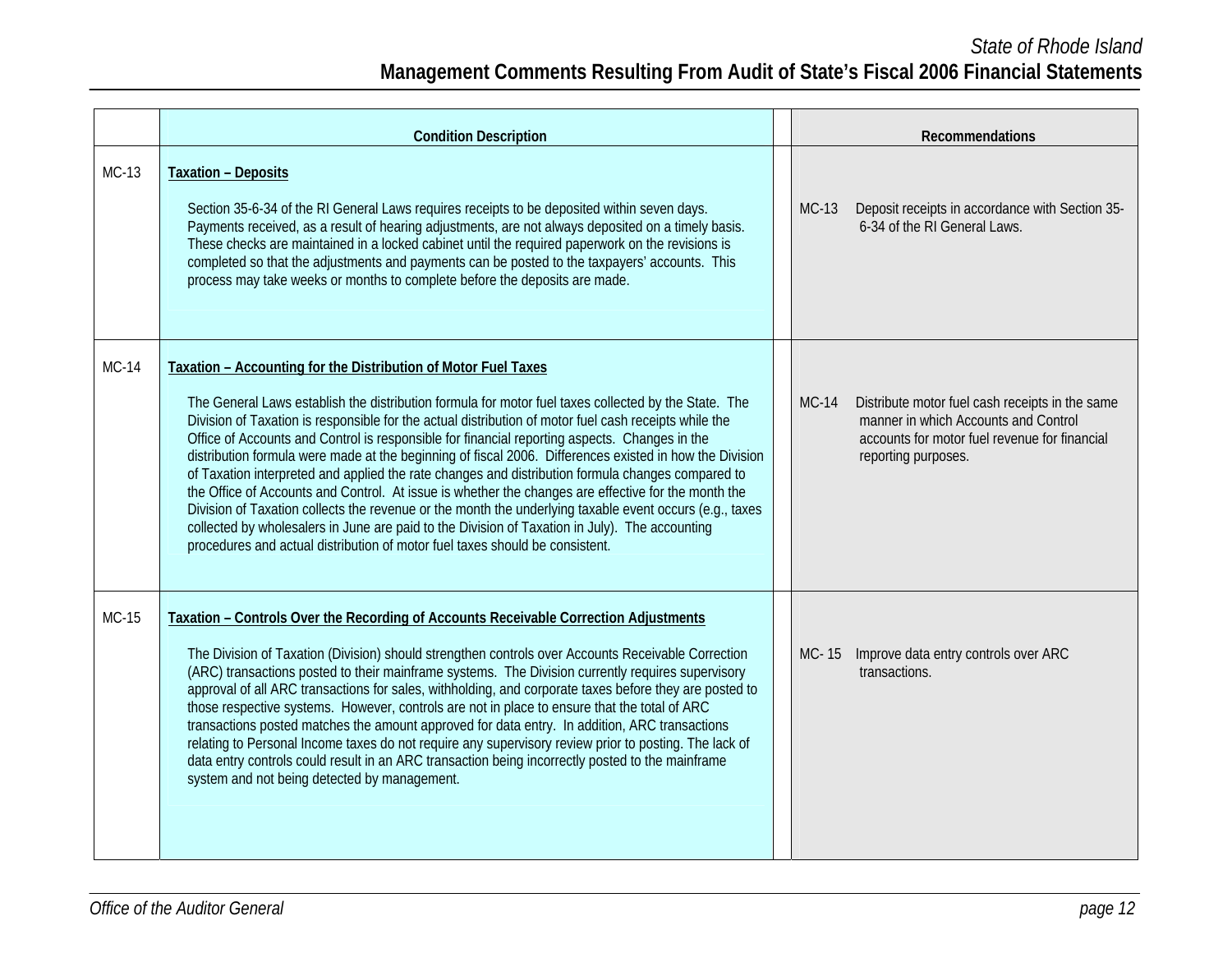|              | <b>Condition Description</b>                                                                                                                                                                                                                                                                                                                                                                                                                                                                                                                                                                                                                                                                                                                                                                                                                                                                                                                                     |              | Recommendations                                                                                                                                                                                 |
|--------------|------------------------------------------------------------------------------------------------------------------------------------------------------------------------------------------------------------------------------------------------------------------------------------------------------------------------------------------------------------------------------------------------------------------------------------------------------------------------------------------------------------------------------------------------------------------------------------------------------------------------------------------------------------------------------------------------------------------------------------------------------------------------------------------------------------------------------------------------------------------------------------------------------------------------------------------------------------------|--------------|-------------------------------------------------------------------------------------------------------------------------------------------------------------------------------------------------|
| MC-16        | Taxation - Reconciliation of Cash Receipts Posted to the Taxation Mainframe System With RISAIL<br>The Division of Taxation (Division) does not reconcile receipts posted to its mainframe system with<br>receipts reported in the RISAIL accounting system. Although the Division does reconcile their cash<br>receipts ledger to RISAIL, controls would be improved if the Division reconciled receipts reported<br>within the Taxation mainframe system with RISAIL. RISAIL data is the basis for much of the<br>information utilized by the State for financial reporting and the reconciliation of that data with the<br>Taxation mainframe system (Division's official record for tracking tax payments and refunds) would<br>provide enhanced control over the State's reporting of tax revenue.                                                                                                                                                           | <b>MC-16</b> | Develop the reporting capability within the<br>Taxation mainframe system to facilitate<br>reconciling receipts reported by Taxation's<br>mainframe system with the RISAIL accounting<br>system. |
| $MC-17$      | Taxation - W-3 Reconciliations<br>Employers are required to file an annual W-3 reconciliation between the withholding payments due<br>compared to the actual amounts paid to the Division of Taxation. Most W-3 data is calculated<br>electronically by the Taxation Mainframe system from the W-2 file submitted by the employer. During<br>fiscal 2006, nearly 18,000 W-3 transactions were calculated electronically by the system for tax year<br>2004. W-3 reconciliations for tax year 2004 were due on February 28, 2005, but were not posted until<br>October 18, 2005, almost 8 months later. When the W-3 data is posted, reports detailing<br>overpayments, underpayments, and discrepancies are run. Because these reports are not run timely,<br>the Division is unaware of potential taxes, interest, and penalties that may be due. The Division<br>should process the W-3 reconciliations more timely to identify and collect any underpayments. | MC-17        | Process W-3 reconciliations more timely to<br>identify and collect any underpayments.                                                                                                           |
| <b>MC-18</b> | Allowance for Uncollectible Accounts - Department of Labor and Training (DLT)<br>During fiscal 2006, the State utilized collection data through fiscal 2005 to recalculate the allowance<br>for uncollectible Employment Security (ES), Temporary Disability Insurance (TDI), and Job<br>Development Fund (JDF) taxes due from employers at June 30, 2006. The State's recalculation was<br>flawed due to the following reasons:<br>The calculation only considered the age of the receivable and did not consider its status (i.e.,<br>$\Box$<br>active, receivership, bankrupt, etc.); and<br>The calculation included a component for "unavailable" taxes for ES, TDI, and JDF taxes, even<br>$\Box$<br>though the calculation is only required for TDI, which is accounted for as a governmental fund.<br>The State should correct its calculation of allowance percentages by addressing these issues for fiscal<br>2007.                                   | <b>MC-18</b> | Correct the calculation of the allowance for<br>uncollectible accounts relating to DLT tax<br>categories to ensure its proper recording in<br>fiscal 2007.                                      |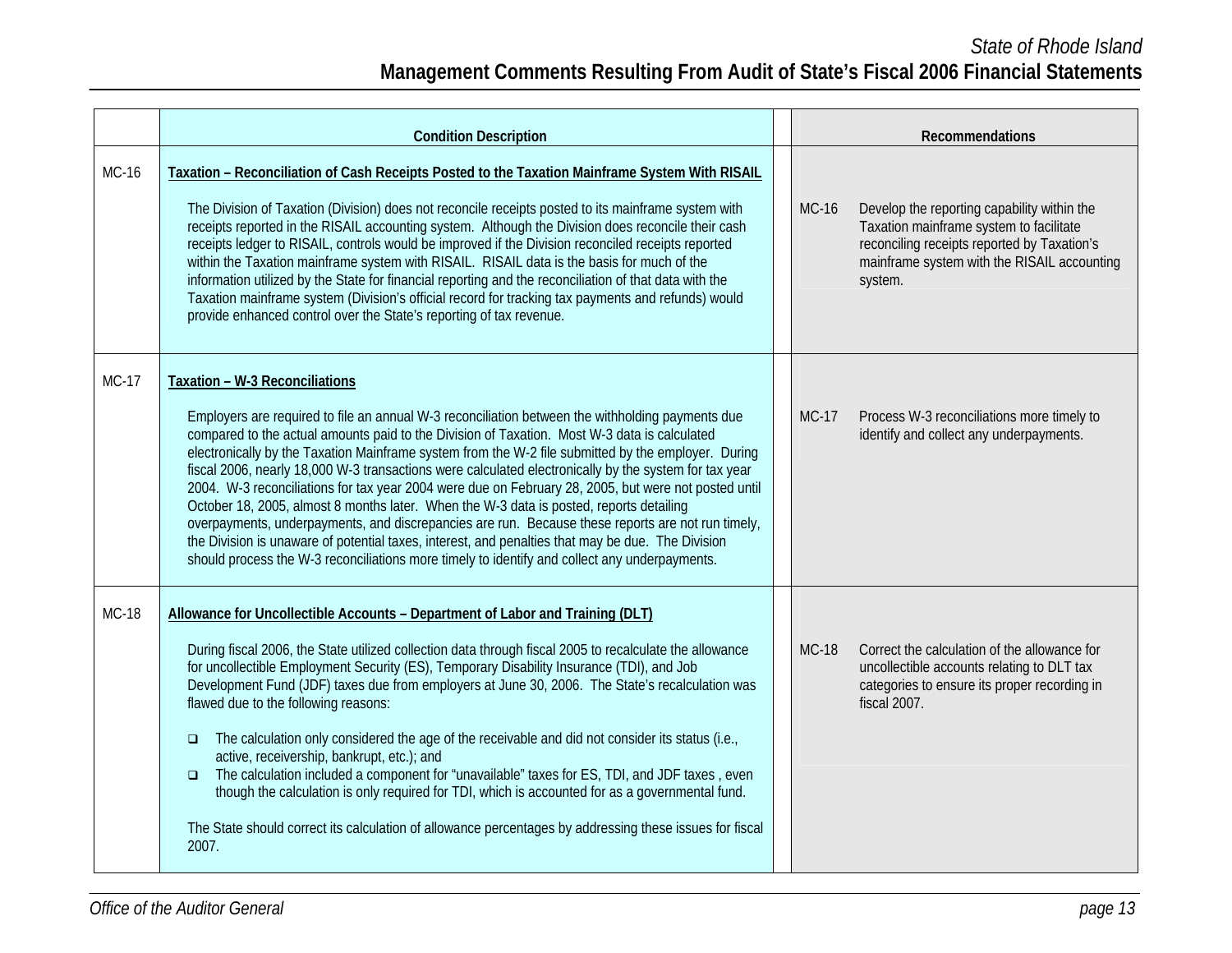|         | <b>Condition Description</b>                                                                                                                                                                                                                                                                                                                                                                                                                                                                                                                                                                                                                                                                                                                                                                                                                                                                                                                                                                                                                                        |              | Recommendations                                                                                                                                                                                                                                                                                                                                                                                                                                                                        |
|---------|---------------------------------------------------------------------------------------------------------------------------------------------------------------------------------------------------------------------------------------------------------------------------------------------------------------------------------------------------------------------------------------------------------------------------------------------------------------------------------------------------------------------------------------------------------------------------------------------------------------------------------------------------------------------------------------------------------------------------------------------------------------------------------------------------------------------------------------------------------------------------------------------------------------------------------------------------------------------------------------------------------------------------------------------------------------------|--------------|----------------------------------------------------------------------------------------------------------------------------------------------------------------------------------------------------------------------------------------------------------------------------------------------------------------------------------------------------------------------------------------------------------------------------------------------------------------------------------------|
| MC-19   | Tax Revenue Accrual - Department of Labor and Training (DLT)<br>The State accrues DLT tax revenue at year-end based on taxes received subsequent to year-end<br>through a date designated by the Office of Accounts and Control. The report utilized by the<br>Controller's office to record the tax accrual at June 30, 2006, however, did not include all taxes<br>received by DLT. The report included only receipts with taxpayer remittance reports. Checks<br>received without remittances and ACH remittances that have remittances submitted at a later date<br>were not included in this report and were omitted from the Controller's calculated accrual.                                                                                                                                                                                                                                                                                                                                                                                                 | MC-19        | Reevaluate the DLT revenue accrual process to<br>ensure that it encompasses all receipts of the<br>department.                                                                                                                                                                                                                                                                                                                                                                         |
| $MC-20$ | Reconciliation of Unemployment Insurance (UI) Benefit Overpayments Reported to the Federal<br>Government<br>The Department of Labor and Training (DLT) maintains a record of UI benefit overpayments due from<br>claimants. As required by federal regulation, DLT reports outstanding amounts due from claimants on<br>federal reports for the UI program. Unlike financial reporting policies, federal reporting requirements<br>do not allow for the reporting of an allowance for uncollectible accounts relating to amounts due from<br>claimants. Instead, federal reports only require amounts outstanding less than two years to be<br>reported. Due to the fact that outstanding receivables reported to the federal government are done on<br>a basis different than that used for the financial statements, DLT should reconcile the amounts<br>reported with the underlying financial data that supports the financial statements. This reconciliation<br>will enhance controls over receivable amounts reported on federal reports for the UI program. | <b>MC-20</b> | Reconcile UI benefit receivables reported on<br>federal reports with amounts reported in the<br>State's financial statements.                                                                                                                                                                                                                                                                                                                                                          |
| MC-21   | <b>Improving Cash Reconciliation Efficiency</b><br>The General Treasurer's Office should continue to explore options to further automate the cash<br>reconciliation process with the State's financial institutions. Electronic matching could be facilitated by<br>aligning transaction detail between the bank and the State's accounting system to minimize any<br>differences. Further, the State should examine its existing configuration of bank accounts with the<br>objective of streamlining the number of accounts and the amount of inter-account transactions.<br>Opportunities for automating the reconciliation process should be explored within the State's new<br>accounting system.                                                                                                                                                                                                                                                                                                                                                              |              | MC-21a Explore options to automate as much of the<br>reconciliation process as possible with the<br>State's financial institutions by aligning the<br>manner in which transactions are processed by<br>both the bank and accounting system to allow<br>electronic matching for reconciliation purposes.<br>MC-21b Assess the existing configuration of bank<br>accounts with the objective of streamlining the<br>number of accounts and the amount of inter-<br>account transactions. |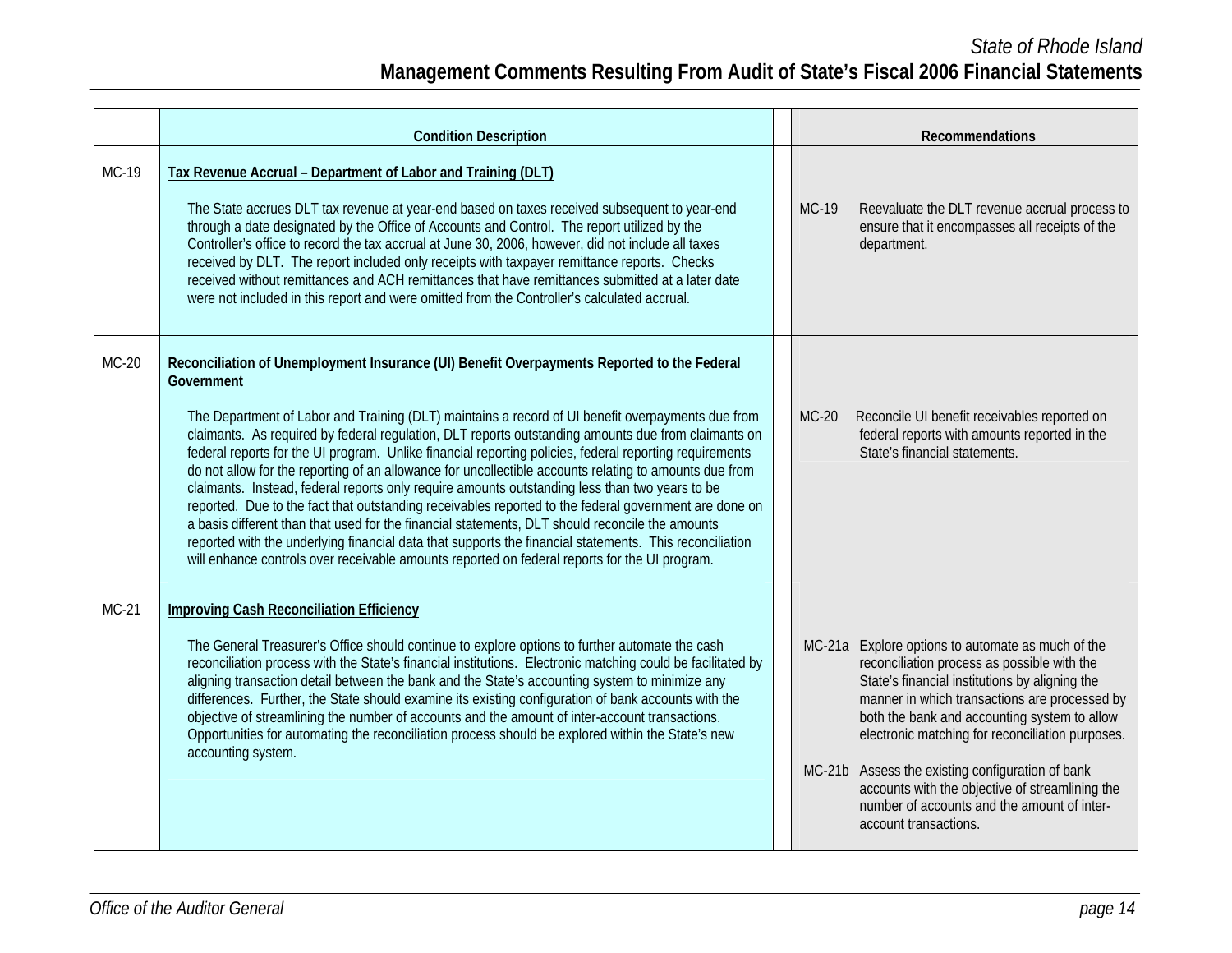|         | <b>Condition Description</b>                                                                                                                                                                                                                                                                                                                                                                                                                                                                                                                                                                                                                                                                                                                                                                                                                                                                                                                                                                                                                                                                                                                                                                                                                                                                                                                                                                                                                                                                                                                                                                                                                                                                                                                                                                                           |         | <b>Recommendations</b>                                                                                                                              |
|---------|------------------------------------------------------------------------------------------------------------------------------------------------------------------------------------------------------------------------------------------------------------------------------------------------------------------------------------------------------------------------------------------------------------------------------------------------------------------------------------------------------------------------------------------------------------------------------------------------------------------------------------------------------------------------------------------------------------------------------------------------------------------------------------------------------------------------------------------------------------------------------------------------------------------------------------------------------------------------------------------------------------------------------------------------------------------------------------------------------------------------------------------------------------------------------------------------------------------------------------------------------------------------------------------------------------------------------------------------------------------------------------------------------------------------------------------------------------------------------------------------------------------------------------------------------------------------------------------------------------------------------------------------------------------------------------------------------------------------------------------------------------------------------------------------------------------------|---------|-----------------------------------------------------------------------------------------------------------------------------------------------------|
| $MC-22$ | <b>Coordinated Financial Management</b>                                                                                                                                                                                                                                                                                                                                                                                                                                                                                                                                                                                                                                                                                                                                                                                                                                                                                                                                                                                                                                                                                                                                                                                                                                                                                                                                                                                                                                                                                                                                                                                                                                                                                                                                                                                |         |                                                                                                                                                     |
|         | The State should consider appointing a Chief Financial Officer with the intent of better coordinating<br>and controlling the financial management, including financial reporting, aspects of State operations.<br>This position should be empowered with the resources and the authority to ensure that all agencies<br>comply with coordinated financial management and financial reporting policies and procedures.<br>Various units of State government perform financial management functions with the Budget Office, the<br>Office of Accounts and Control and the Office of the General Treasurer assuming primary<br>responsibility. Other agencies are responsible for a significant amount of the State's financial<br>operations - for example the Department of Human Services is responsible and has its own systems<br>to administer a significant portion of the overall State budget. Many of the control weaknesses related<br>to financial reporting stem from a lack of coordination of the State's various operating units.<br>Because the current statewide accounting system is not integrated, many independent accounting<br>system and departmental systems contain essential data for financial management and financial<br>reporting purposes. Certain of these data sources are redundant while others are not reconcilable or<br>consistent with other data sources. Significant effort will be required to integrate these data sources<br>into a comprehensive integrated financial management system. Improvement is also needed in<br>enforcing uniform policies and procedures among state agencies.<br>A Chief Financial Officer with the authority to prioritize and align resources to meet the State's overall<br>financial management objectives could coordinate these efforts. | $MC-22$ | Consider appointing a Chief Financial Officer to<br>coordinate financial management, including<br>financial reporting, aspects of State operations. |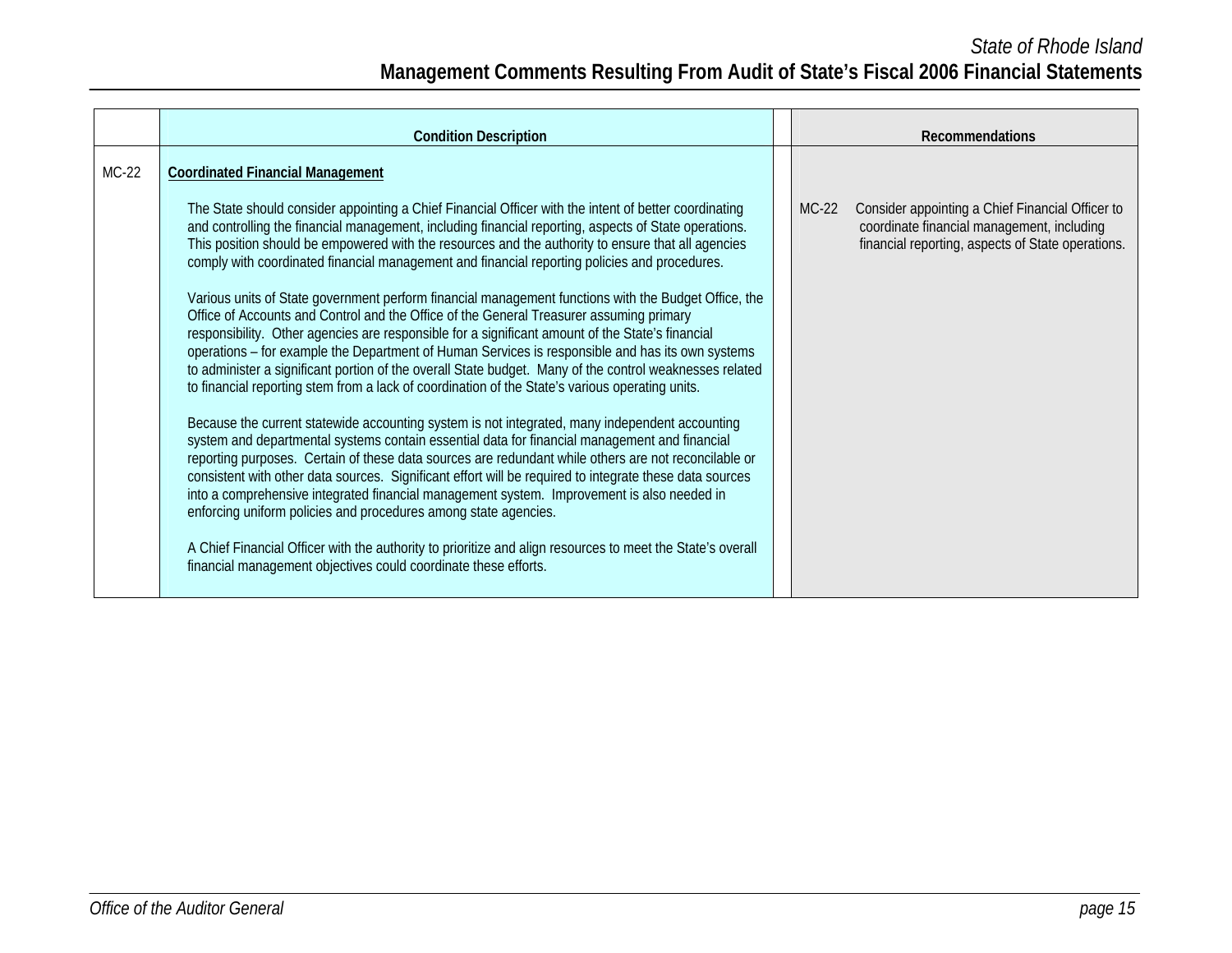|         | <b>Condition Description</b>                                                                                                                                                                                                                                                                                                                                                                                                                                                                                                                                                                                                                                                                                                                                                                                                                                                                                                                                                                                                                                                                                                                                                                                                                                                                                                                                                                                                                                                                                                                                                                                                                                                                                                                                                                                                                                                                                                                                                                                                       |          | Recommendations                                                                                                                                                                                                                                                                                                 |
|---------|------------------------------------------------------------------------------------------------------------------------------------------------------------------------------------------------------------------------------------------------------------------------------------------------------------------------------------------------------------------------------------------------------------------------------------------------------------------------------------------------------------------------------------------------------------------------------------------------------------------------------------------------------------------------------------------------------------------------------------------------------------------------------------------------------------------------------------------------------------------------------------------------------------------------------------------------------------------------------------------------------------------------------------------------------------------------------------------------------------------------------------------------------------------------------------------------------------------------------------------------------------------------------------------------------------------------------------------------------------------------------------------------------------------------------------------------------------------------------------------------------------------------------------------------------------------------------------------------------------------------------------------------------------------------------------------------------------------------------------------------------------------------------------------------------------------------------------------------------------------------------------------------------------------------------------------------------------------------------------------------------------------------------------|----------|-----------------------------------------------------------------------------------------------------------------------------------------------------------------------------------------------------------------------------------------------------------------------------------------------------------------|
| $MC-23$ | Subrecipient Monitoring - Review of Single Audit Reports<br>Subrecipients assist the State in carrying out various programs funded with state and/or federal<br>monies and include such entities as municipalities, community action programs and local educational<br>agencies. Monitoring of subrecipients, which is required when the State passes through federal funds<br>to another entity, varies depending on the nature of the program or activity but always should include<br>review of subrecipient audit reports. Federal regulations (OMB Circular A-133) require any entity that<br>expends \$500,000 or more in federal assistance [direct or pass-through (e.g., State)] have a Single<br>Audit performed. Copies of the Single Audit must be provided to the pass-through entity and the<br>federal government.                                                                                                                                                                                                                                                                                                                                                                                                                                                                                                                                                                                                                                                                                                                                                                                                                                                                                                                                                                                                                                                                                                                                                                                                  |          | MC-23a Centralize subrecipient monitoring procedures<br>related to receipt and review of Single Audit<br>Reports within one agency. This function<br>should be staffed with individuals trained in<br>governmental accounting and auditing matters<br>to allow effective review of the Single Audit<br>Reports. |
|         | Receipt and review of subrecipient audit reports is now performed on a decentralized basis as<br>responsibility is vested in numerous departments. The State can improve its subrecipient monitoring<br>practices by centralizing the audit report review function for the reasons outlined below:<br>Many subrecipients receive funding from multiple departments of the State – each is required to<br>$\Box$<br>receive and review the same audit report.<br>Specific agencies reviewing the audit reports do not consider noted deficiencies from the<br>$\Box$<br>perspective of the risks that they pose to all state and federal funds passed through to the<br>subrecipient. One large subrecipient of the State, which receives significant funding from<br>multiple departments and agencies, has been very late in presenting its audit reports and those<br>audit reports have highlighted serious deficiencies.<br>There is no centralized database detailing which entities receive funding from the State, which<br>$\Box$<br>are required to have a Single Audit performed, and the status of the audits.<br>Effective subrecipient monitoring requires that individuals reviewing the audit reports be trained in<br>$\Box$<br>governmental accounting and auditing requirements (specifically the Single Audit Act and OMB<br>Circular A-133). This level of proficiency is difficult to achieve and maintain at all the<br>departments and agencies now required to review subrecipient audits.<br>We have reported various deficiencies in the process used to review subrecipient audit reports.<br>Considerable advantages can be gained by centralizing the subrecipient monitoring function within<br>one unit of State government. This will raise the level of assurance that subrecipients comply with<br>applicable laws and regulations and both state and federal funds are spent as intended. It will also<br>reduce the amount of resources devoted to this effort and achieve other efficiencies. | $MC-23b$ | Build a database of all subrecipient entities that<br>receive state and/or federal grant funding.                                                                                                                                                                                                               |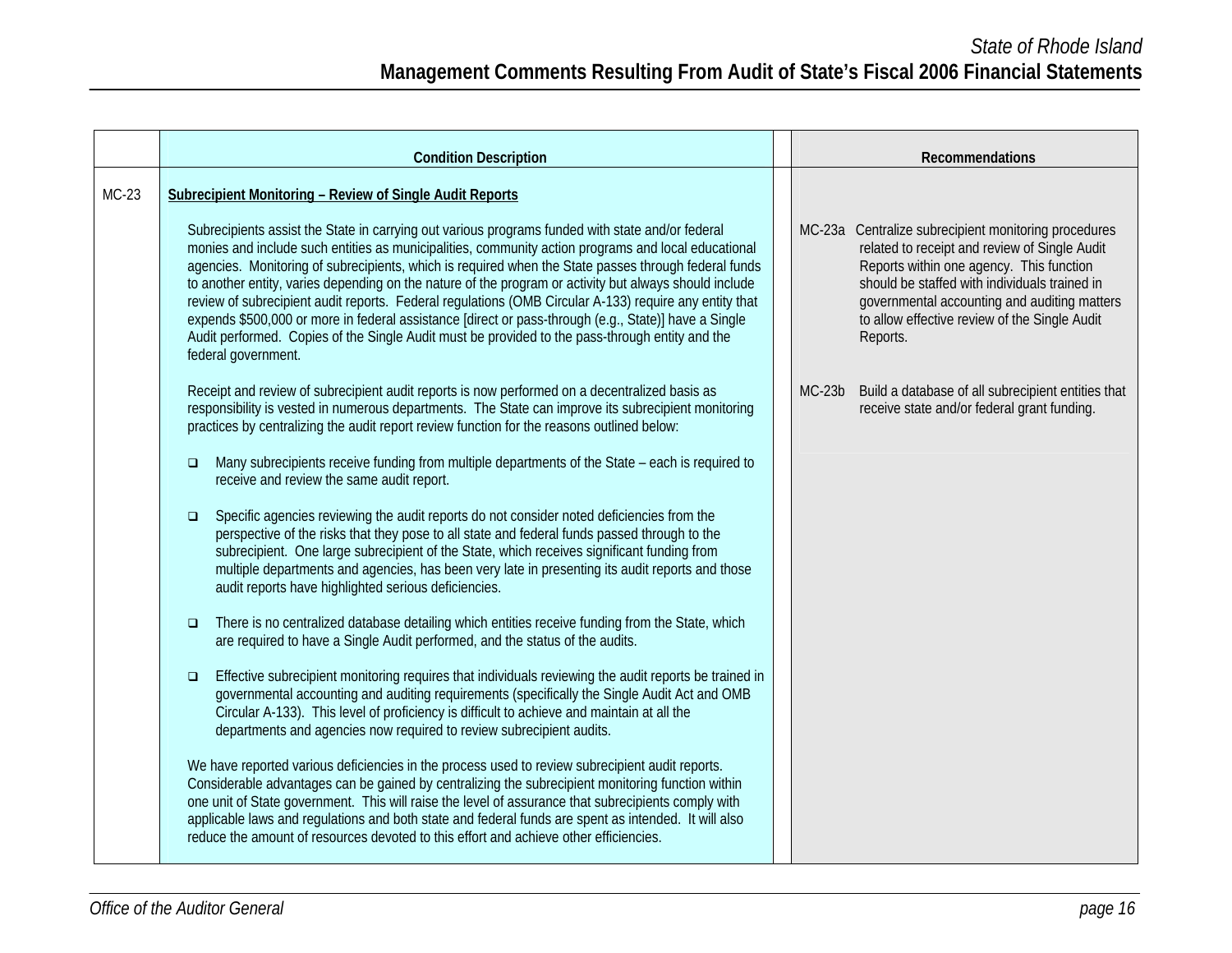|         | <b>Condition Description</b>                                                                                                                                                                                                                                                                                                                                                                                                                                                                                                                                                                                                                                                                                                                                                                                                                                                                                                                                                                                                                                                                                                                                                                                                                                                                                                                                                                                        |         | <b>Recommendations</b>                                                                                                                                                                                                   |
|---------|---------------------------------------------------------------------------------------------------------------------------------------------------------------------------------------------------------------------------------------------------------------------------------------------------------------------------------------------------------------------------------------------------------------------------------------------------------------------------------------------------------------------------------------------------------------------------------------------------------------------------------------------------------------------------------------------------------------------------------------------------------------------------------------------------------------------------------------------------------------------------------------------------------------------------------------------------------------------------------------------------------------------------------------------------------------------------------------------------------------------------------------------------------------------------------------------------------------------------------------------------------------------------------------------------------------------------------------------------------------------------------------------------------------------|---------|--------------------------------------------------------------------------------------------------------------------------------------------------------------------------------------------------------------------------|
| $MC-24$ | <b>Drawdowns of Federal Funds</b><br>Each agency administering a federal program is responsible for drawing federal funds for that<br>program. Federal regulations govern the timing of these draws of federal cash - the federal<br>government generally prohibits drawing cash before expenditures are actually made.<br>Federal grant revenue for the State approximated \$2.0 billion this year. Consequently, the timing of<br>receipt of these funds has a significant impact on the State's overall cash management. We have<br>reported for many years that the State does not have adequate controls in place to ensure compliance<br>with federal cash management requirements. In many instances, agencies do not draw federal cash<br>as frequently as permitted by federal regulations thereby adversely impacting the State's overall cash<br>management.<br>We believe responsibility for the drawing of federal funds should be vested in the Office of the General<br>Treasurer where cash management for federal programs could be integrated with other cash<br>management objectives. The function of drawing federal cash should be automated as part of a<br>comprehensive integrated accounting system. As allowable expenditures are recorded for federal<br>programs in the State's accounting system, cash would be drawn by electronic funds transfer into the<br>State's bank accounts. | $MC-24$ | Vest responsibility for drawing federal funds with<br>the Office of the General Treasurer. Automate<br>the drawing of federal funds as part of the<br>implementation of a comprehensive integrated<br>accounting system. |
| $MC-25$ | <b>Liability for Compensated Absences</b><br>The State's Office of Accounts and Control calculates a liability for compensated absences each year-<br>end from payroll accrual data extracted by DoIT. The data provided to Accounts and Control includes<br>a significant number of records that makes the manual application of Excel formulas to this large file<br>highly susceptible to error. Such errors have occurred in recent years resulting in incorrect liability<br>amounts being reported in the State's financial statements.<br>The State should consider correcting an already existing COBOL program by DoIT to fully calculate<br>the liability for compensated absences at year-end to eliminate the manual effort required in the<br>current process and to reduce the potential for calculation errors and financial statement<br>misstatements.                                                                                                                                                                                                                                                                                                                                                                                                                                                                                                                                             | $MC-25$ | Consider modifying the existing COBOL<br>program to calculate the year-end liability for<br>compensated absences.                                                                                                        |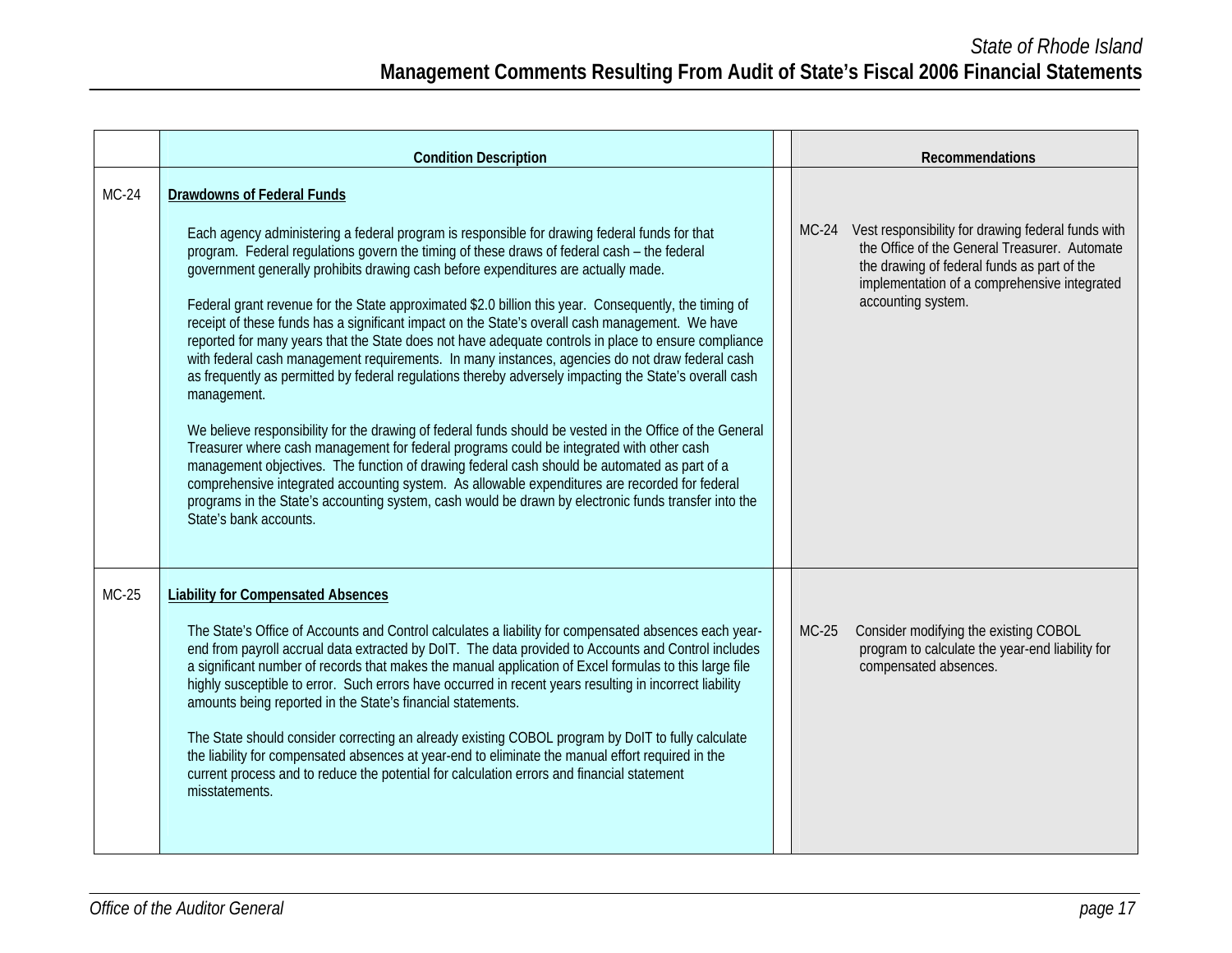|         | <b>Condition Description</b>                                                                                                                                                                                                                                                                                                                                                                                                                                                                                                                                                                                                                                                                                                                                                                                                                                                                                                                                                                                                                                                                                                                                                                                                                                                  |         | <b>Recommendations</b>                                                                                                                  |
|---------|-------------------------------------------------------------------------------------------------------------------------------------------------------------------------------------------------------------------------------------------------------------------------------------------------------------------------------------------------------------------------------------------------------------------------------------------------------------------------------------------------------------------------------------------------------------------------------------------------------------------------------------------------------------------------------------------------------------------------------------------------------------------------------------------------------------------------------------------------------------------------------------------------------------------------------------------------------------------------------------------------------------------------------------------------------------------------------------------------------------------------------------------------------------------------------------------------------------------------------------------------------------------------------|---------|-----------------------------------------------------------------------------------------------------------------------------------------|
| MC-26   | <b>Accounts Payable - Department of Education</b><br>The Department of Education (RIDE) is responsible for the administration of several federal programs<br>that require the State to reimburse local school districts for qualified expenditures relating to the<br>delivery of program services to qualifying students in those districts. For several years, the State has<br>had problems ensuring that all transactions relating to these programs have been properly accrued at<br>year-end in accordance with GAAP. The State attributes its failure to record these liabilities in recent<br>years to the fact that the processing of these transactions after year-end is significantly longer than<br>most expenditure transactions due to delays in receiving the related reimbursement requests from the<br>local school districts. These transactions must first be reviewed by RIDE and approved for<br>reimbursement before being processed through the State accounting system. The State should<br>review the process for the submission of these transactions at year-end to develop a recording<br>process that will ensure that liabilities outstanding at year-end relating to these federal programs are<br>materially stated in accordance with GAAP. | $MC-26$ | Develop a process for the recording of liabilities<br>relating to RIDE federal programs in<br>accordance with GAAP.                     |
| $MC-27$ | <b>Controls Over Payroll Data</b><br>During fiscal year 2006, we noted the following weaknesses relating to controls over data reported in<br>the State's payroll system:<br>Individuals that were left active on the payroll system after leaving State employment;<br>$\Box$<br>Invalid social security numbers listed for certain employees of the State;<br>$\Box$<br>Data entry errors of employee data that went uncorrected; and<br>$\Box$<br>Incomplete data reported for certain employees.<br>$\Box$<br>The State's controls over employee payroll data could be improved by performing the following<br>procedures:<br>Subscribe to a social security verification service to validate social security numbers<br>$\Box$<br>reported in the State's payroll system;<br>Match data reported in the State's personnel system with data reported in the State payroll<br>$\Box$<br>system to identify discrepancies between the two systems; and<br>Periodically review data fields in the State's payroll system to identify missing or incomplete<br>$\Box$<br>data.<br>Improving controls over employee payroll data is important to ensure that only authorized individuals<br>are paid through the State payroll system.                                         | $MC-27$ | Improve controls over employee payroll data to<br>prevent unauthorized individuals from being<br>paid through the State payroll system. |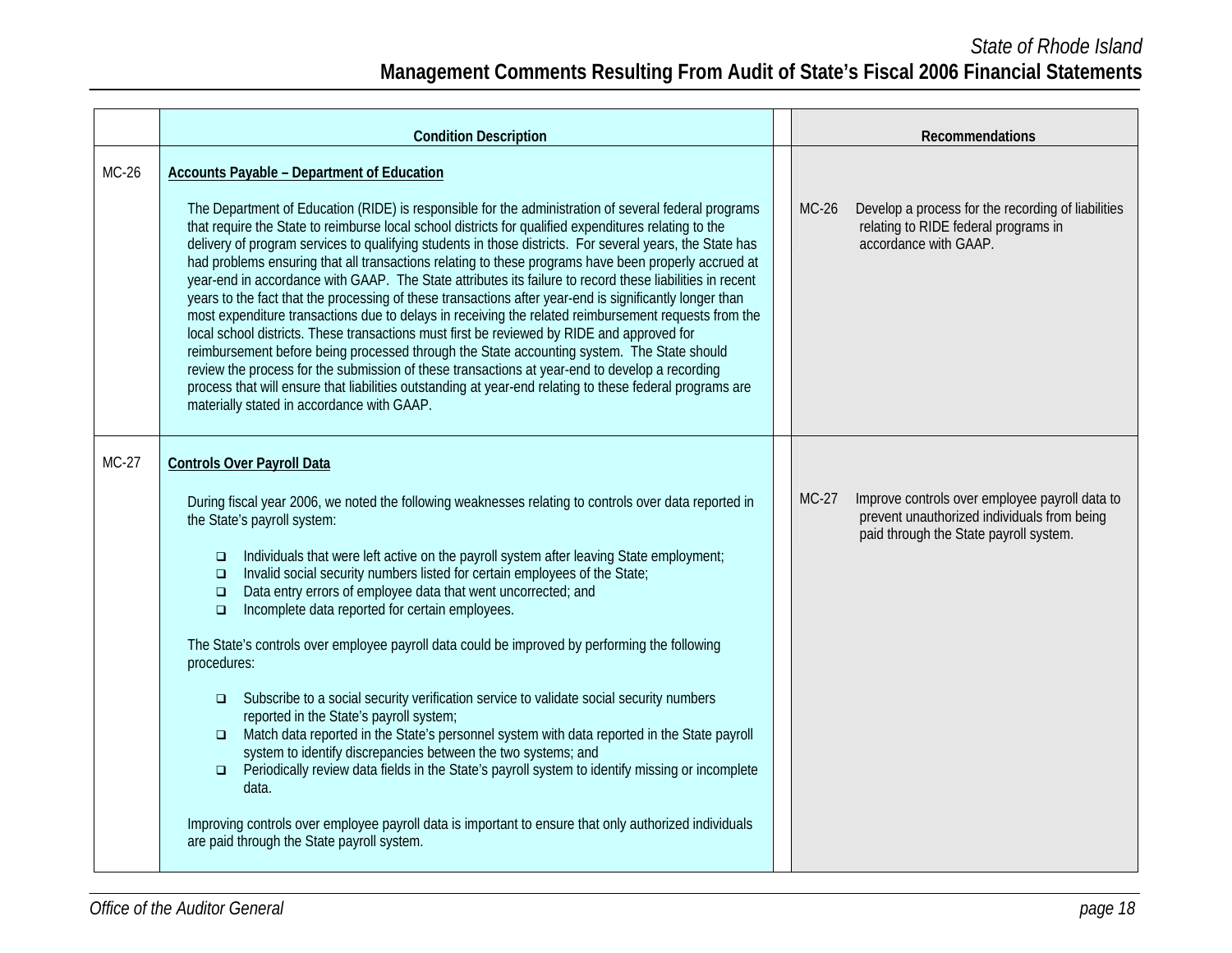## *State of Rhode Island*  **Management Comments Resulting From Audit of State's Fiscal 2006 Financial Statements**

|         | <b>Condition Description</b>                                                                                                                                                                                                                                                                                                                                                                                                                                                                                                                                                                                                                                                                                                                                                                                                                                                                                                                                                                                        |         | <b>Recommendations</b>                                                                                                                                                                                        |
|---------|---------------------------------------------------------------------------------------------------------------------------------------------------------------------------------------------------------------------------------------------------------------------------------------------------------------------------------------------------------------------------------------------------------------------------------------------------------------------------------------------------------------------------------------------------------------------------------------------------------------------------------------------------------------------------------------------------------------------------------------------------------------------------------------------------------------------------------------------------------------------------------------------------------------------------------------------------------------------------------------------------------------------|---------|---------------------------------------------------------------------------------------------------------------------------------------------------------------------------------------------------------------|
| $MC-28$ | <b>Liability Estimate for Health Insurance Claims for State Employees</b><br>The State records a liability in its financial statements each year for amounts due for medical services<br>that have been provided to State employees and retirees that have not been billed or paid. The State<br>has estimated the liability at year-end using data provided by the State's health insurance contractor.<br>Our comparison of the estimate to claims payment data reported by the State's health insurance<br>contractor subsequent to year-end found that the estimate was materially overstated. The State<br>should perform certain due diligence procedures to ensure that the liability for employee and retiree<br>medical costs recorded at year-end are fairly stated in all material respects. Such procedures could<br>include, for example, a comparison of actual claims processing results to the recorded claims liability<br>estimate to evaluate the effectiveness of the State estimation process. | $MC-28$ | Develop procedures to ensure that the estimate<br>recorded at year-end for the cost of unbilled<br>medical services provided to State employees<br>and retirees is fairly stated in all material<br>respects. |
| MC-29   | Department of Health - WIC Food Benefits<br>The expenditures posted to the State accounting system for WIC food benefits is equivalent to the<br>amount of federal funds drawn rather than the actual WIC checks that cleared the bank. As a result,<br>the financial statements do not reflect the actual federal expenditures or the proper amount due from<br>the federal government.<br>In addition, federal WIC funds and federal and state Farmers' Market funds are combined in one bank<br>account. The bank statements distinguish the monthly WIC transactions from the Farmers' Market<br>transactions, but the distinction is not maintained in the cash balance. Therefore, without a proper<br>recording of the expenditures in the accounting system, the WIC program could temporarily be<br>subsidizing the Farmers' Market program or vice versa.                                                                                                                                                 | $MC-29$ | Record actual WIC checks that have cleared the<br>bank as expenditures in the State accounting<br>system.                                                                                                     |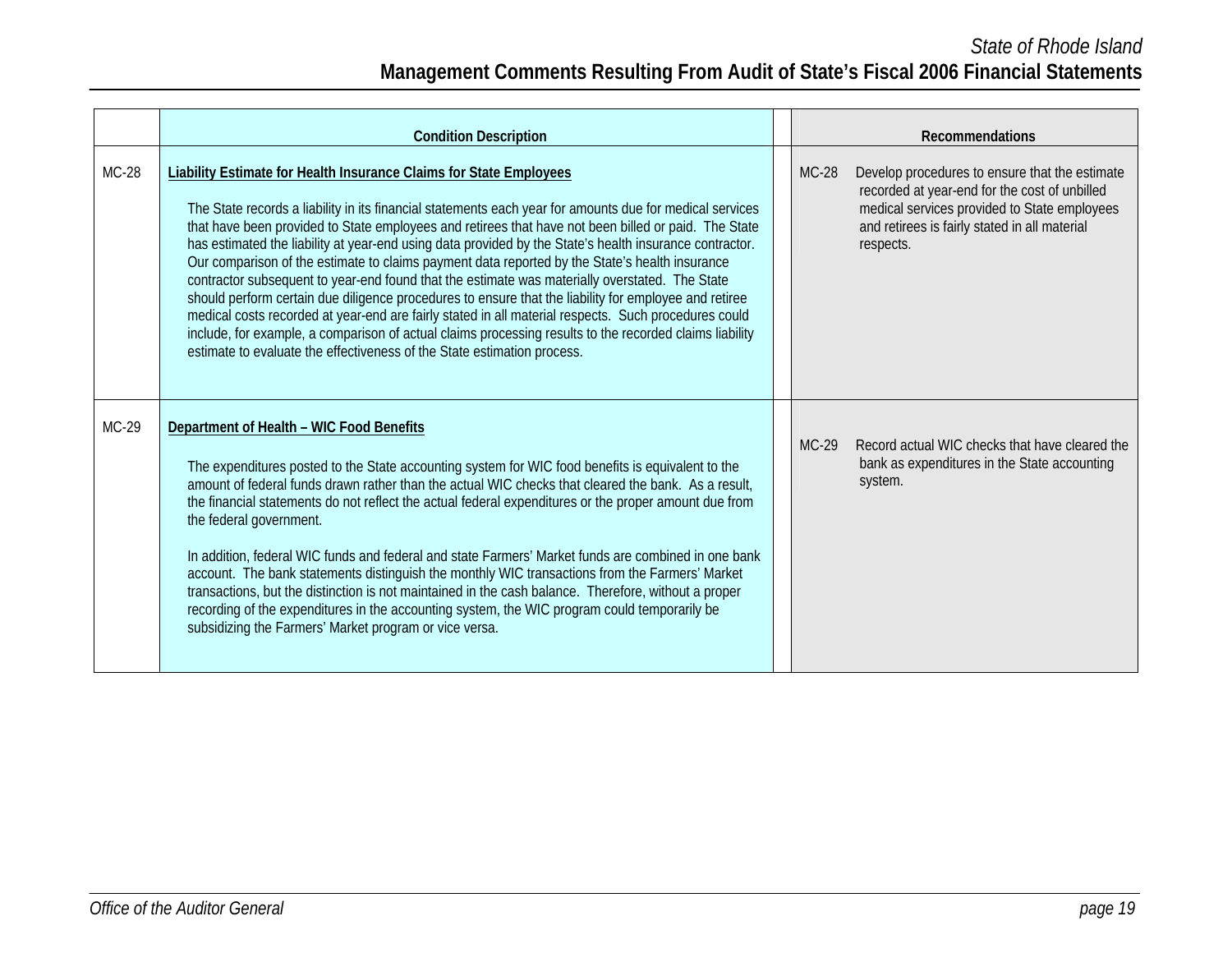|         | <b>Condition Description</b>                                                                                                                                                                                                                                                                                                                                                                                                                                                                                                                                                                                                                                                                                                                                                                                                                                                                                                                                                                                                                                                                                                                                                                                                                                                                                                                                                                                                                                                                                                                                         | Recommendations                                                                                                                                                                                                                              |
|---------|----------------------------------------------------------------------------------------------------------------------------------------------------------------------------------------------------------------------------------------------------------------------------------------------------------------------------------------------------------------------------------------------------------------------------------------------------------------------------------------------------------------------------------------------------------------------------------------------------------------------------------------------------------------------------------------------------------------------------------------------------------------------------------------------------------------------------------------------------------------------------------------------------------------------------------------------------------------------------------------------------------------------------------------------------------------------------------------------------------------------------------------------------------------------------------------------------------------------------------------------------------------------------------------------------------------------------------------------------------------------------------------------------------------------------------------------------------------------------------------------------------------------------------------------------------------------|----------------------------------------------------------------------------------------------------------------------------------------------------------------------------------------------------------------------------------------------|
| $MC-30$ | Record Rhode Island Capital Fund Expenditures in a Capital Projects Fund<br>In accordance with the State Constitution and General Laws, the State maintains a Budget Reserve<br>and Cash Stabilization Account ("rainy day fund") which requires dedication of a percentage of<br>general revenues to first be credited to the account and, once these funds reach a mandated balance,<br>the excess funds can be used for either capital projects or debt service. Use of the excess funds has<br>now been limited, by Constitutional amendment, to just capital projects beginning in fiscal 2008.<br>The statute creating the Budget Reserve Account requires that the excess funds be transferred to the<br>State's bond capital fund. In practice, the excess funds are transferred to the bond capital fund,<br>however, such amounts are transferred back to the general fund for the purpose of funding<br>appropriated debt service and/or capital outlay expenditures. These capital outlay or debt service<br>expenditures are included in the general fund for financial reporting purposes.<br>Since future use of the "excess" revenue will be limited to capital projects, recording this activity within<br>a capital projects fund rather that the general fund appears more consistent with the statute and more<br>appropriate from a financial reporting perspective. Clearer segregation of operating-type from capital<br>outlay expenditures (those benefiting more than just the current period) results in enhanced financial<br>reporting. | Consider reporting capital outlay expenditures<br>MC-30<br>funded through excess budget reserve account<br>funding within a capital projects fund.                                                                                           |
| $MC-31$ | Utilize the Federal Excluded Parties List System to Identify Suspended or Debarred Vendors<br>The State is prohibited from paying federal funds to vendors or other parties who have been<br>suspended or debarred by the federal government. In general, the State obtains certifications from<br>these parties stating that they have not been suspended or debarred by the federal government. A<br>federal website (EPLS) exists which lists all such parties and is intended to serve as resource to state<br>and local governments administering federal programs.<br>The State should consider searching the EPLS website at the time a vendor is registered to<br>commence doing business with the State. Additionally, a periodic comparison of the State's vendor<br>file to the EPLS website data could provide additional assurance that the State is not making<br>payments with federal funds to suspended or debarred parties.                                                                                                                                                                                                                                                                                                                                                                                                                                                                                                                                                                                                                        | MC-31a Search the EPLS website upon vendor<br>registration with the State to ensure the vendor<br>is not a suspended or debarred party.<br>Perform a periodic comparison of the State's<br>$MC-31b$<br>vendor file to the EPLS website data. |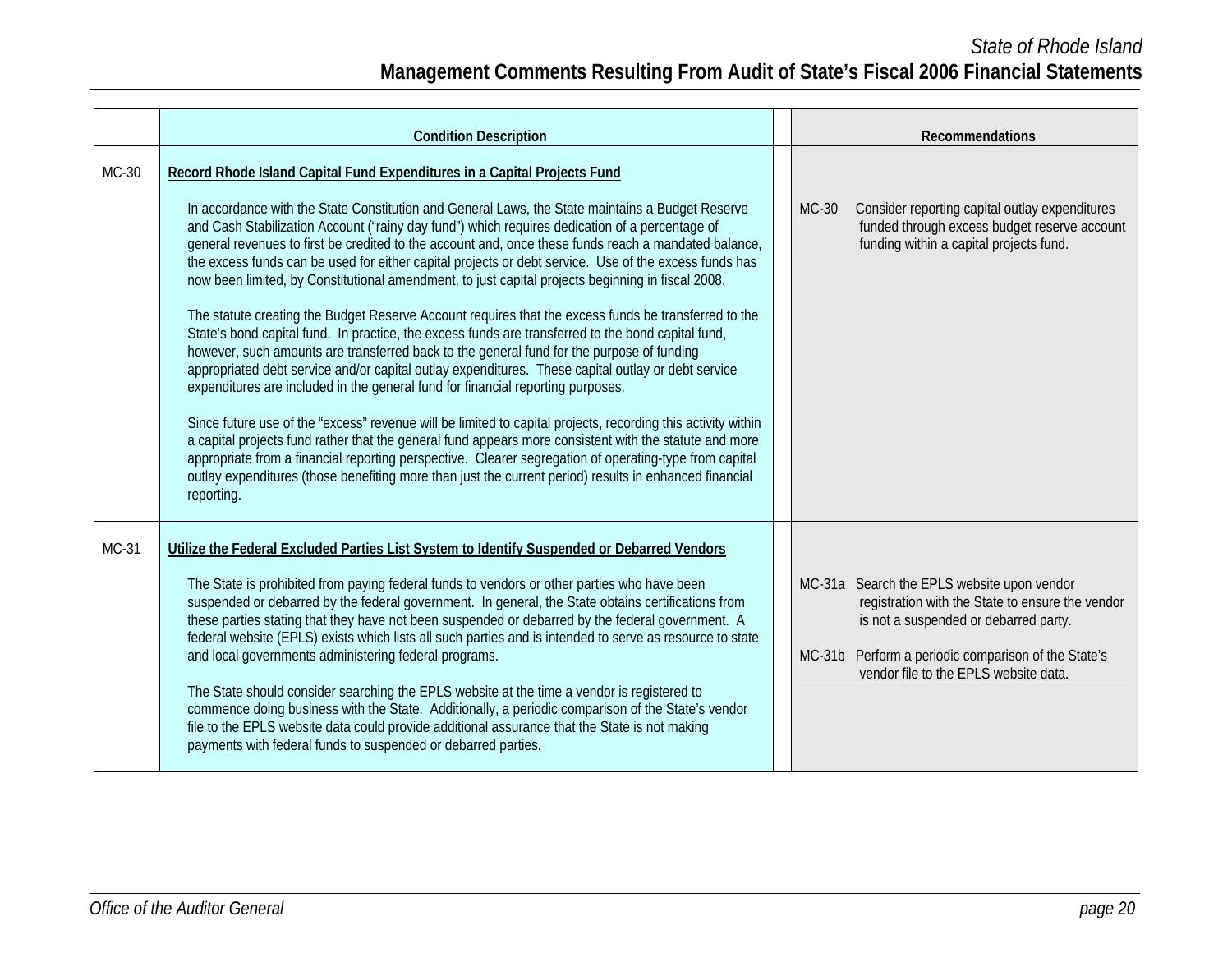*The following statements issued by the Governmental Accounting Standards Board (GASB) will impact the State's financial reporting beginning in Fiscal 2007 and subsequent years. Advance planning is important to ensure that required information is available to implement these new standards when required.* 

| <b>GASB Statement</b>                                                                                                                                      | <b>Description</b>                                                                                                                                                                                                                                                                                                                                                                                                                                                                                                                                                                                                                    | <b>Effective</b><br>Date                                                          | <b>Implementation Issues</b>                                                                                                                                                                                                                                                                                                                                                                                                                                                   |  |  |  |
|------------------------------------------------------------------------------------------------------------------------------------------------------------|---------------------------------------------------------------------------------------------------------------------------------------------------------------------------------------------------------------------------------------------------------------------------------------------------------------------------------------------------------------------------------------------------------------------------------------------------------------------------------------------------------------------------------------------------------------------------------------------------------------------------------------|-----------------------------------------------------------------------------------|--------------------------------------------------------------------------------------------------------------------------------------------------------------------------------------------------------------------------------------------------------------------------------------------------------------------------------------------------------------------------------------------------------------------------------------------------------------------------------|--|--|--|
| Statement No. 43 -<br><b>Financial Reporting for</b><br><b>Postemployment Benefit Plans</b><br><b>Other Than Pension Plans</b>                             | This Statement establishes uniform financial reporting<br>standards for "other postemployment benefits" (OPEB)<br>plans and supersedes the interim guidance included in<br>Statement No. 26, Financial Reporting for<br>Postemployment Healthcare Plans Administered by<br>Defined Benefit Pension Plans. The approach followed<br>in this Statement generally is consistent with the<br>approach adopted in Statement No. 25, Financial<br>Reporting for Defined Benefit Pension Plans and Note<br>Disclosures for Defined Contribution Plans, with<br>modifications to reflect differences between pension<br>plans and OPEB plans. | Effective for periods<br>beginning after<br>December 15, 2005<br>Fiscal Year 2007 | Statement No. 45, which is closely related to<br>Statement No.43, includes the majority of<br>implementation issues relating to OPEB financial<br>reporting requirements. The applicability of<br>Statement No.43 will be relevant if the State opts<br>to account for its OPEB plan in a trust fund. The<br>State should begin considering the accounting<br>treatment of its OPEB plan in preparation of the<br>future implementation of Statements No. 43 and<br>45.        |  |  |  |
| Statement No. 45 -<br><b>Accounting and Financial</b><br><b>Reporting by Employers for</b><br><b>Postemployment Benefits Other</b><br><b>Than Pensions</b> | This Statement establishes standards for the<br>measurement, recognition, and display of OPEB<br>expense/expenditures and related liabilities (assets),<br>note disclosures, and, if applicable, required<br>supplementary information (RSI) in the financial reports<br>of state and local governmental employers.<br>The basic purpose of this Statement is to require<br>accounting for OPEB in a manner similar to pension<br>benefits, which means reporting the costs related to such<br>benefits in the period in which the exchange occurs in<br>contrast to when the benefits are paid (often many years<br>later).          | Effective for periods<br>beginning after<br>December 15, 2006<br>Fiscal Year 2008 | This Statement will require the State to:<br>Recognize the cost of OPEB benefits<br>$\Box$<br>when the related services are received by<br>the employer.<br>Provide information about the actuarial<br>$\Box$<br>accrued liabilities for promised benefits<br>associated with past services and whether<br>and to what extent those benefits have<br>been funded.<br>Provide information useful in assessing<br>□<br>potential demands on the employer's<br>future cash flows. |  |  |  |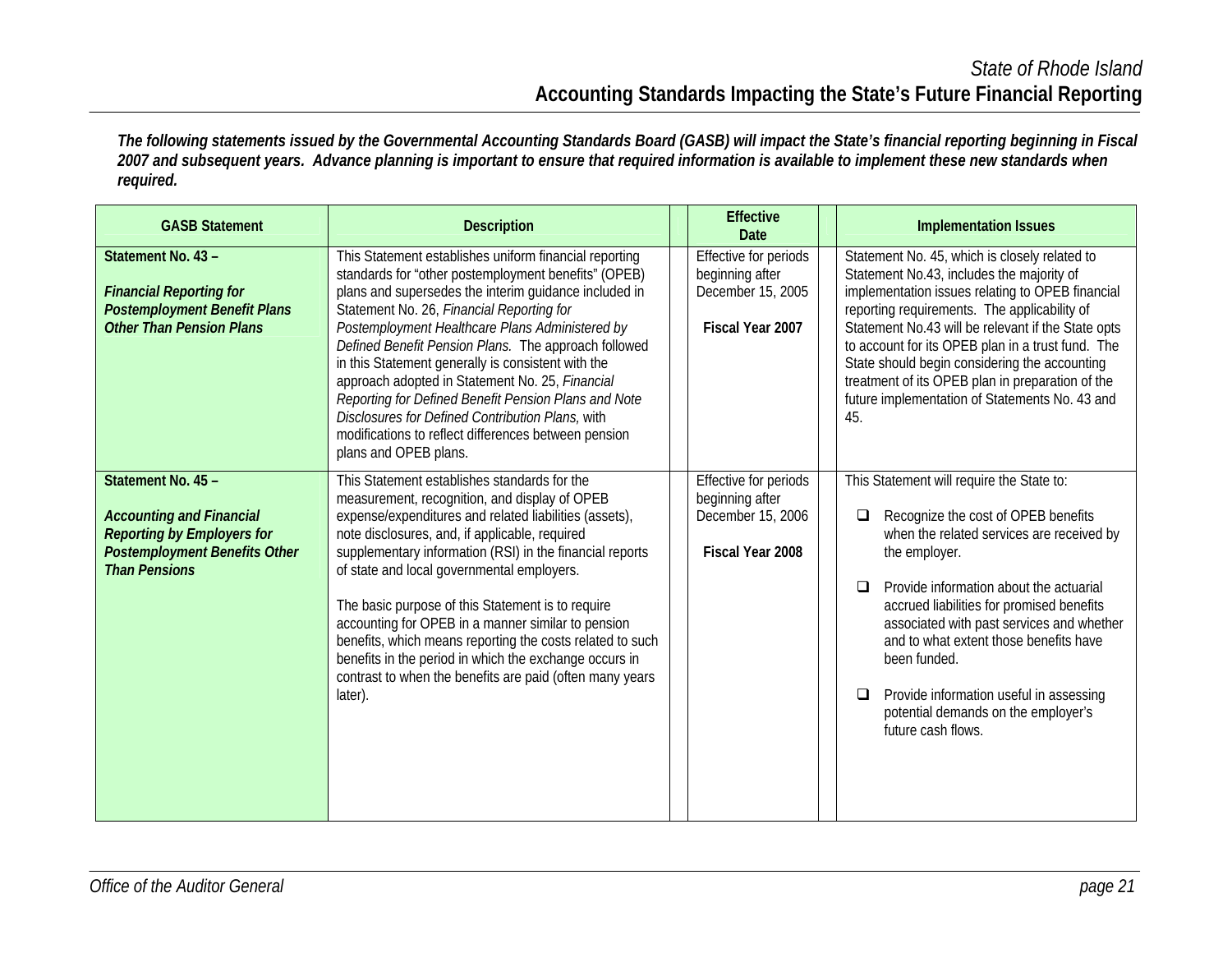| <b>GASB Statement Title</b>                                                                                                                                        | <b>Description</b>                                                                                                                                                                                                                                                                                                                                                                                                                                                                                                                                                                                                                                                                                                          | <b>Effective</b><br><b>Date</b>                                                             | <b>Implementation Issues</b>                                                                                                                                                                                                                                                                                                                                                                                                                                                                                                                                                                                                           |
|--------------------------------------------------------------------------------------------------------------------------------------------------------------------|-----------------------------------------------------------------------------------------------------------------------------------------------------------------------------------------------------------------------------------------------------------------------------------------------------------------------------------------------------------------------------------------------------------------------------------------------------------------------------------------------------------------------------------------------------------------------------------------------------------------------------------------------------------------------------------------------------------------------------|---------------------------------------------------------------------------------------------|----------------------------------------------------------------------------------------------------------------------------------------------------------------------------------------------------------------------------------------------------------------------------------------------------------------------------------------------------------------------------------------------------------------------------------------------------------------------------------------------------------------------------------------------------------------------------------------------------------------------------------------|
| Statement No. 48 -<br><b>Sales and Pledges of Receivables</b><br>and Future Revenues and Intra-<br><b>Entity Transfers of Assets and</b><br><b>Future Revenues</b> | This Statement establishes certain criteria that governments<br>will use to ascertain whether the proceeds derived from the<br>sale or pledge of receivables and future revenues should be<br>reported as revenue or as a liability. The criteria should be<br>used to determine the extent to which a transferor<br>government either retains or relinquishes control over the<br>receivables or future revenues. This statement establishes<br>that a transaction will be reported as a collateralized<br>borrowing unless the criteria indicating that a transaction<br>involving receivables should be reported as a collateralized<br>borrowing unless the criteria indicating that a sale has taken<br>place are met. | <b>Effective for</b><br>periods beginning<br>after December<br>15, 2006<br>Fiscal Year 2008 | This Statement will require the State to consider its<br>impact on the accounting and disclosure<br>requirements for the following types of transactions:<br>Sales of future revenues such as those<br>$\Box$<br>associated with the Tobacco Settlement<br>Financing Corporation.<br>Pledged revenues, for instance, tax revenues<br>□<br>pledged for the repayment of debt.                                                                                                                                                                                                                                                           |
| Statement No. 49 -<br><b>Accounting and Financial</b><br><b>Reporting for Pollution</b><br><b>Remediation Obligations</b>                                          | This Statement addresses accounting and financial reporting<br>standards for pollution (including contamination) remediation<br>obligations, which are obligations to address the current or<br>potential detrimental effects of existing pollution by<br>participating in pollution remediation activities such as site<br>assessments and cleanups. The scope of the document<br>excludes pollution prevention or control obligations with<br>respect to current operations, and future pollution<br>remediation activities that are required upon retirement of an<br>asset, such as landfill closure and postclosure care and<br>nuclear power plant decommissioning.                                                   | <b>Effective for</b><br>periods beginning<br>after December 15,<br>2007<br>Fiscal Year 2009 | This statement will require the State to determine if<br>any events or situations exist requiring its<br>involvement or potential involvement in pollution<br>remediation activities. If any one of five specified<br>obligating events (as described in the Statement)<br>occurs relating to the State's involvement of pollution<br>remediation activities, the State would be required to<br>estimate the components of expected pollution<br>remediation outlays and determine whether outlays<br>for those components should be accrued as a<br>liability or, if appropriate, capitalized when goods or<br>services are acquired. |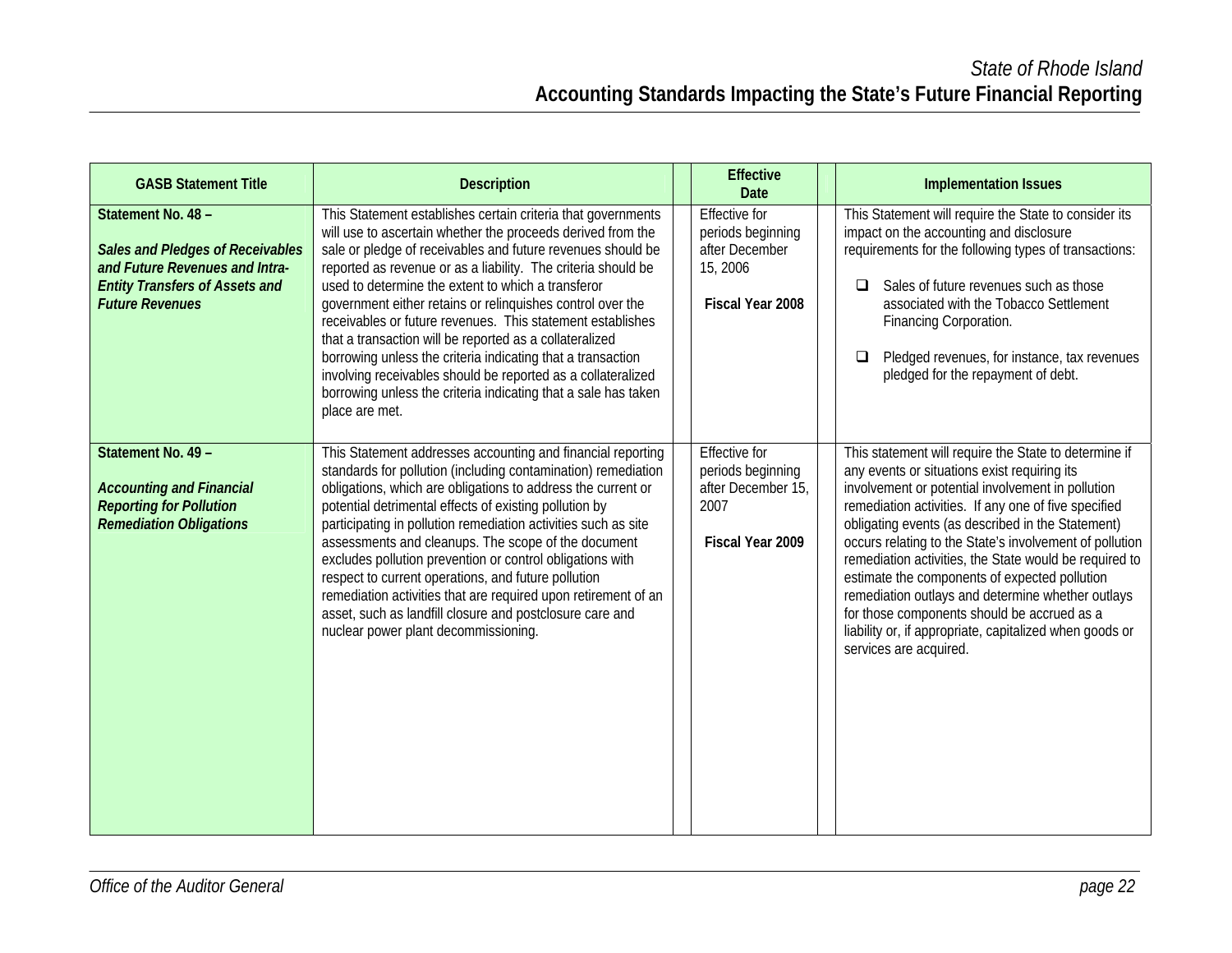The following corrective action plan was developed by the State's management in response to our management comments.

|               | <b>Action Planned</b>                                                                                                                                                                                                                                                                                                                                                                                                                                                                                             | Contact<br>Person(s)                              | Planned<br>Completion<br>Date |
|---------------|-------------------------------------------------------------------------------------------------------------------------------------------------------------------------------------------------------------------------------------------------------------------------------------------------------------------------------------------------------------------------------------------------------------------------------------------------------------------------------------------------------------------|---------------------------------------------------|-------------------------------|
| $MC-1$        | The State Controller will develop and implement policies and procedures to<br>prevent, deter and detect fraud in conjunction with the Financial Integrity and<br>Accountability policies and procedures.                                                                                                                                                                                                                                                                                                          | Lawrence C.<br>Franklin, Jr., State<br>Controller | December 31,<br>2007          |
| $MC-2$        | Meeting with DOT management took place in March 2007 at which time a<br>process for notifying the Office of Accounts & Control of asset disposals was<br>agreed upon.                                                                                                                                                                                                                                                                                                                                             | Peter Keenan,<br>Associate<br>Controller-Finance  | June 30, 2007                 |
| $MC-3$        | Because disclosure issues identified in the FY 2006 audit have been addressed<br>and GASB pronouncements in this area have been in place for several years, we<br>do not believe there is a need to convene a work group to discuss GAAP<br>disclosures for deposit and investment risks.                                                                                                                                                                                                                         | Peter Keenan,<br>Associate<br>Controller-Finance  | N/A                           |
| $MC-4$        | We have researched the capabilities of the recently implemented DBC software<br>and learned that DBC has the capability to amortize premiums and discounts<br>using the outstanding principal method. We believe this is preferable to the<br>straight line method, which is currently used, and will adopt this method for FY<br>2007 and thereafter.                                                                                                                                                            | Peter Keenan,<br>Associate<br>Controller-Finance  | June 30, 2007                 |
| $MC-5$        | The new chart of accounts used within the RIFANS accounting system and within<br>the budget system contains the fund agency designation as a field which can<br>easily be identified. The FY 2008 Technical Appendix, which tracks the revised<br>FY 2007 appropriations and FY 2008 appropriations, contains "the fund" code<br>associated with each account (line item sequence). The RIFANS system is<br>capable of producing budget to actual reports by fund and should address this<br>issue going forward. | Rosemary Booth-<br>Gallogly, Budget<br>Officer    | June 30, 2007                 |
| MC-6          | As part of the planning process for each fiscal year end, we review significant<br>revenue recognition policies to insure they are in compliance with GAAP.                                                                                                                                                                                                                                                                                                                                                       | Lawrence C.<br>Franklin, Jr., State<br>Controller | June 30, 2007                 |
| $MC-7$        | This recommendation was implemented in fiscal year 2006. We will again<br>consider the GASB guidance in this area when preparing the FY 2007 CAFR.                                                                                                                                                                                                                                                                                                                                                                | Lawrence C.<br>Franklin, Jr., State<br>Controller | June 30, 2007                 |
| $MC-8$        | The State Controller has requested the Department of Human Services to review<br>its assumptions, source data and methodology used to estimate the Medical<br>Assistance Claims Liability at fiscal year end. Prior year data will be used to<br>model a different estimate. If the test indicates that future estimates will not<br>understate the liability, the new assumptions, source data or methodology will be<br>used to calculate future liability estimates.                                           | Lawrence C.<br>Franklin, Jr., State<br>Controller | June 30, 2007                 |
| MC-9          | Training has been ongoing.                                                                                                                                                                                                                                                                                                                                                                                                                                                                                        | John Landers,<br>Chief Information<br>Officer     | June 30, 2007                 |
| <b>MC-10a</b> | Natural accounts related to all significant transactions with component units were<br>reevaluated and realigned in FY 2006.                                                                                                                                                                                                                                                                                                                                                                                       | Peter Keenan,<br>Associate<br>Controller-Finance  | N/A                           |
| $MC-10b$      | Guidelines to be used when preparing financial statements are being distributed<br>to all component units this month.                                                                                                                                                                                                                                                                                                                                                                                             |                                                   | April 30, 2007                |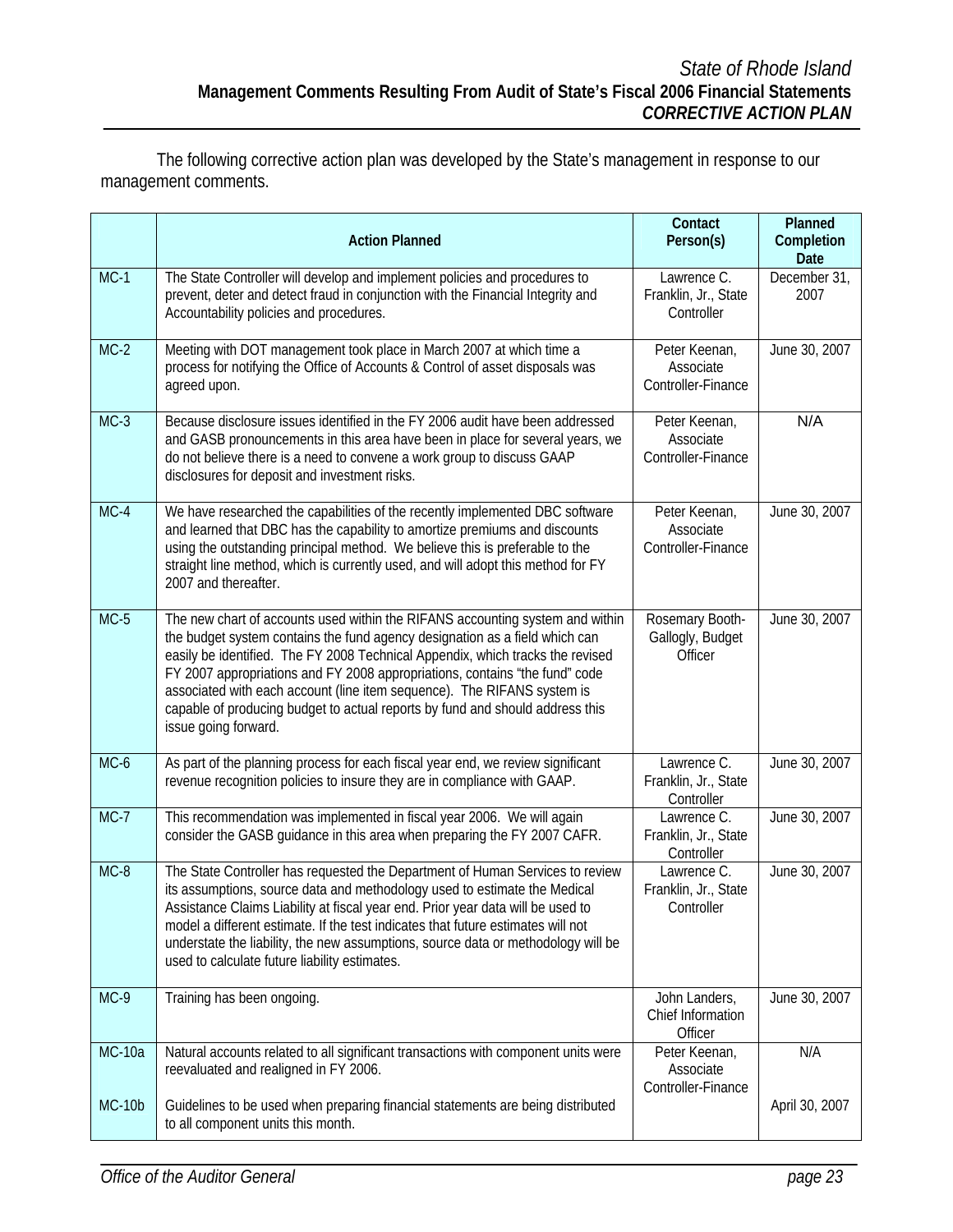## *State of Rhode Island*  **Management Comments Resulting From Audit of State's Fiscal 2006 Financial Statements**  *CORRECTIVE ACTION PLAN*

|               |                                                                                                                                                                                                                                                                                                                                                                | Contact                                                                                | Planned               |
|---------------|----------------------------------------------------------------------------------------------------------------------------------------------------------------------------------------------------------------------------------------------------------------------------------------------------------------------------------------------------------------|----------------------------------------------------------------------------------------|-----------------------|
|               | <b>Action Planned</b>                                                                                                                                                                                                                                                                                                                                          | Person(s)                                                                              | Completion<br>Date    |
| <b>MC-11</b>  | We will reassess notes to the financial statements to insure component unit<br>disclosures comply with all GASB pronouncements.                                                                                                                                                                                                                                | Peter Keenan,<br>Associate<br>Controller-Finance                                       | September 30,<br>2007 |
| $MC-12a$      | The tax receivables based on data received from the IRS are presently coded in<br>"9200" batches to separately identify them.                                                                                                                                                                                                                                  | David Sullivan, Tax<br>Administrator                                                   | April 13, 2007        |
| MC-12b        | Taxation will evaluate these receivables at year-end to ensure an appropriate<br>allowance is established for these accounts.                                                                                                                                                                                                                                  |                                                                                        | July 1, 2007          |
| $MC-13$       | Taxation will reinforce the statutory requirement to deposit payments within<br>seven (7) days. This will be communicated to all employees and reinforced<br>during regular staff meetings.                                                                                                                                                                    | David Sullivan, Tax<br>Administrator                                                   | April 13, 2007        |
| $MC-14$       | After reviewing this issue with Accounts and Control as well as Budget, it was<br>determined that the two methods would remain; one method accounts on a cash<br>basis and the other accounts on an accrual basis.                                                                                                                                             | David Sullivan, Tax<br>Administrator                                                   | N/A                   |
| $MC-15$       | This would require substantial re-writes to all systems and additional personnel to<br>reconcile these entries. We would like to do both but it does not appear to be<br>economically feasible. We have controls in place where supervisors must<br>approve the ARC's sent to Data Entry based on previous audit<br>recommendations.                           | David Sullivan, Tax<br>Administrator                                                   | N/A                   |
| $MC-16$       | Currently, Taxation reconciles deposits to RI-FANS. It does not appear possible<br>with the current RI-FANS system and the current tax systems. A fully integrated<br>tax system would, most likely, have to be installed to handle this type of<br>reconciliation.                                                                                            | David Sullivan, Tax<br>Administrator                                                   | N/A                   |
| $MC-17$       | For tax year 2005, the majority of these returns were entered and reconciled by<br>August 2006.                                                                                                                                                                                                                                                                | David Sullivan, Tax<br>Administrator                                                   | August 2006           |
| <b>MC-18</b>  | We concur with your recommendation to not include a component for ES<br>"unavailable" taxes and will correct this for FY 2007.                                                                                                                                                                                                                                 | Peter Keenan,<br>Associate<br>Controller-Finance                                       | June 30, 2007         |
| $MC-19$       | We will reevaluate the DLT year end tax revenue accrual process to insure all<br>material amounts are accrued.                                                                                                                                                                                                                                                 | Peter Keenan,<br>Associate<br>Controller-Finance                                       | June 30, 2007         |
| $MC-20$       | The Department of Labor and Training will reconcile the amounts required to be<br>reported on the federal reports with amounts reported in the State's financial<br>statements, as recommended.                                                                                                                                                                | Michael Hayes,<br><b>Chief Financial</b><br>Officer, DLT                               | June 30, 2007         |
| <b>MC-21a</b> | Treasury along with Accounts & Control and DoIT have met with Oracle<br>regarding the cash management module, which would enable automatic<br>reconciliation. Despite several requests by Treasury, Oracle has failed to provide<br>any cost estimate for implementation, which is expected to be high.                                                        | Mark A. Dingley<br>Chief Legal<br>Counsel/Chief of<br>Staff - Office of<br>the General |                       |
| $MC-21b$      | RIFANS has combined all payments of special and general funds into one<br>disbursement account. However, these accounts (approximately 20) remain<br>open for receipts only but are much easier to reconcile. Further consolidation is<br>not feasible since Treasury cannot force different agencies such as Courts and<br>Child Support to combine accounts. | Treasurer                                                                              |                       |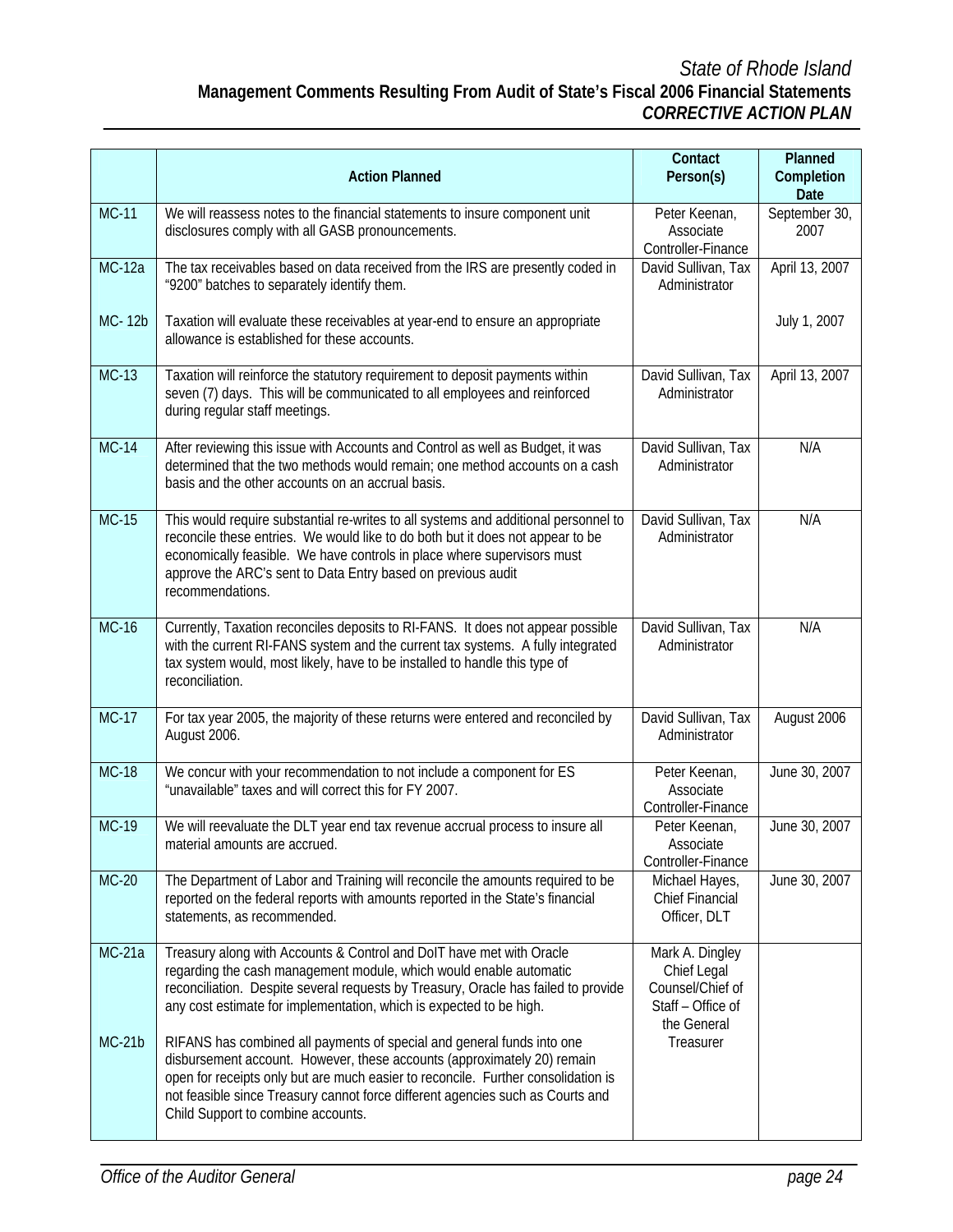## *State of Rhode Island*  **Management Comments Resulting From Audit of State's Fiscal 2006 Financial Statements**  *CORRECTIVE ACTION PLAN*

|                           | <b>Action Planned</b>                                                                                                                                                                                                                                                                                                                                                                                                                                                                                                                                                                                                                                                                                                                                                                                                                                                                                                                                                                                                                                                                                                                                                                                                                                                                                                                                                                                                                                                                                                                                                                                                        | Contact<br>Person(s)                                                                                | Planned<br>Completion |
|---------------------------|------------------------------------------------------------------------------------------------------------------------------------------------------------------------------------------------------------------------------------------------------------------------------------------------------------------------------------------------------------------------------------------------------------------------------------------------------------------------------------------------------------------------------------------------------------------------------------------------------------------------------------------------------------------------------------------------------------------------------------------------------------------------------------------------------------------------------------------------------------------------------------------------------------------------------------------------------------------------------------------------------------------------------------------------------------------------------------------------------------------------------------------------------------------------------------------------------------------------------------------------------------------------------------------------------------------------------------------------------------------------------------------------------------------------------------------------------------------------------------------------------------------------------------------------------------------------------------------------------------------------------|-----------------------------------------------------------------------------------------------------|-----------------------|
| $MC-22$                   | The State will consider and review the creation of a Chief Financial Officer<br>position consistent with current priorities and budgetary constraints.                                                                                                                                                                                                                                                                                                                                                                                                                                                                                                                                                                                                                                                                                                                                                                                                                                                                                                                                                                                                                                                                                                                                                                                                                                                                                                                                                                                                                                                                       | Beverly E.<br>Najarian, Director<br>of Administration                                               | Date                  |
| <b>MC-23a</b><br>$MC-23b$ | The Office of Accounts and Control will develop a program to monitor sub-<br>recipients. It is planning to begin this function by September 30, 2007                                                                                                                                                                                                                                                                                                                                                                                                                                                                                                                                                                                                                                                                                                                                                                                                                                                                                                                                                                                                                                                                                                                                                                                                                                                                                                                                                                                                                                                                         | Lawrence C.<br>Franklin, Jr., State<br>Controller                                                   | September 30,<br>2007 |
| $MC-24$                   | Under the current system it would be impossible for this function to be transferred<br>to the Office of the General Treasurer. First, the office cannot handle the volume<br>this additional responsibility would bring to the office. While there are some large<br>programs, i.e. Medicaid, where we are tuned in to the spending patterns, there<br>are many agencies that draw funds where we do not have any notification that it<br>triggers a Federal drawdown. Secondly, we do not currently have a schedule as<br>to which payments trigger Federal drawdowns. For example, the Department of<br>Education has many grant programs that they pass on to the cities and towns.<br>They can happen any day and can be lumped together in an ACH payment to a<br>particular city or town. As a result we would not know which grant to draw from.<br>Thirdly, each grant has a separate drawdown schedule. Since we are not<br>familiar with any of these schedules, it would be very cumbersome for us to deal<br>with all of these payments.<br>In summary, under the current system, we are best served to have the agency<br>CFO's simultaneously drawdown the funds as they issue the payments. I realize<br>that this frequently does not happen, but in speaking with the Budget Office, they<br>have implemented a system that if an agency goes to a red balance the agency<br>would not be able to spend unless it made its deposits. This is the best we can<br>hope for under the current system. A new system could address this topic, but it<br>could be costly and will not happen in the near future. | Mark A. Dingley<br>Chief Legal<br>Counsel/Chief of<br>Staff - Office of<br>the General<br>Treasurer |                       |
| $MC-25$                   | We will consider modifying the existing COBOL program to calculate the year-<br>end liability for compensated absences. However the resources that would be<br>needed to complete this process are currently devoted to correction of other audit<br>recommendations. In addition, it should be noted that such an effort would only<br>produce maximum results if all branches of government recorded data related to<br>compensated absences in the state's automated system.                                                                                                                                                                                                                                                                                                                                                                                                                                                                                                                                                                                                                                                                                                                                                                                                                                                                                                                                                                                                                                                                                                                                              | Lawrence C.<br>Franklin, Jr., State<br>Controller                                                   | December 31,<br>2007  |
| $MC-26$                   | A process that will record all significant liabilities for RIDE federal grants has<br>been developed.                                                                                                                                                                                                                                                                                                                                                                                                                                                                                                                                                                                                                                                                                                                                                                                                                                                                                                                                                                                                                                                                                                                                                                                                                                                                                                                                                                                                                                                                                                                        | Peter Keenan,<br>Associate<br>Controller-Finance                                                    | March 31,<br>2007     |
| $MC-27$                   | The Office of Accounts and Control will improve controls over employee payroll<br>as follows:<br>Match employee data in the State personnel system with data in the State<br>$\bullet$<br>payroll system.<br>Periodically review data fields in the State payroll system to identify missing<br>$\bullet$<br>or incomplete data.                                                                                                                                                                                                                                                                                                                                                                                                                                                                                                                                                                                                                                                                                                                                                                                                                                                                                                                                                                                                                                                                                                                                                                                                                                                                                             | Lawrence C.<br>Franklin, Jr., State<br>Controller                                                   | July 1, 2007          |
| <b>MC-28</b>              | We will develop procedures to ensure that the estimate recorded at year-end for<br>the cost of unbilled medical services provided to State employees and retirees is<br>fairly stated.                                                                                                                                                                                                                                                                                                                                                                                                                                                                                                                                                                                                                                                                                                                                                                                                                                                                                                                                                                                                                                                                                                                                                                                                                                                                                                                                                                                                                                       | Peter Keenan,<br>Associate<br>Controller-Finance                                                    | July 31, 2007         |
| MC-29                     | Expenditures, equal to the amount of WIC food benefit checks that have cleared<br>the bank, will be recorded in the state's accounting system, effective July 1, 2007<br>(the start of the State's new fiscal year).                                                                                                                                                                                                                                                                                                                                                                                                                                                                                                                                                                                                                                                                                                                                                                                                                                                                                                                                                                                                                                                                                                                                                                                                                                                                                                                                                                                                         | Lawrence C.<br>Franklin, Jr., State<br>Controller                                                   | July 1, 2007          |